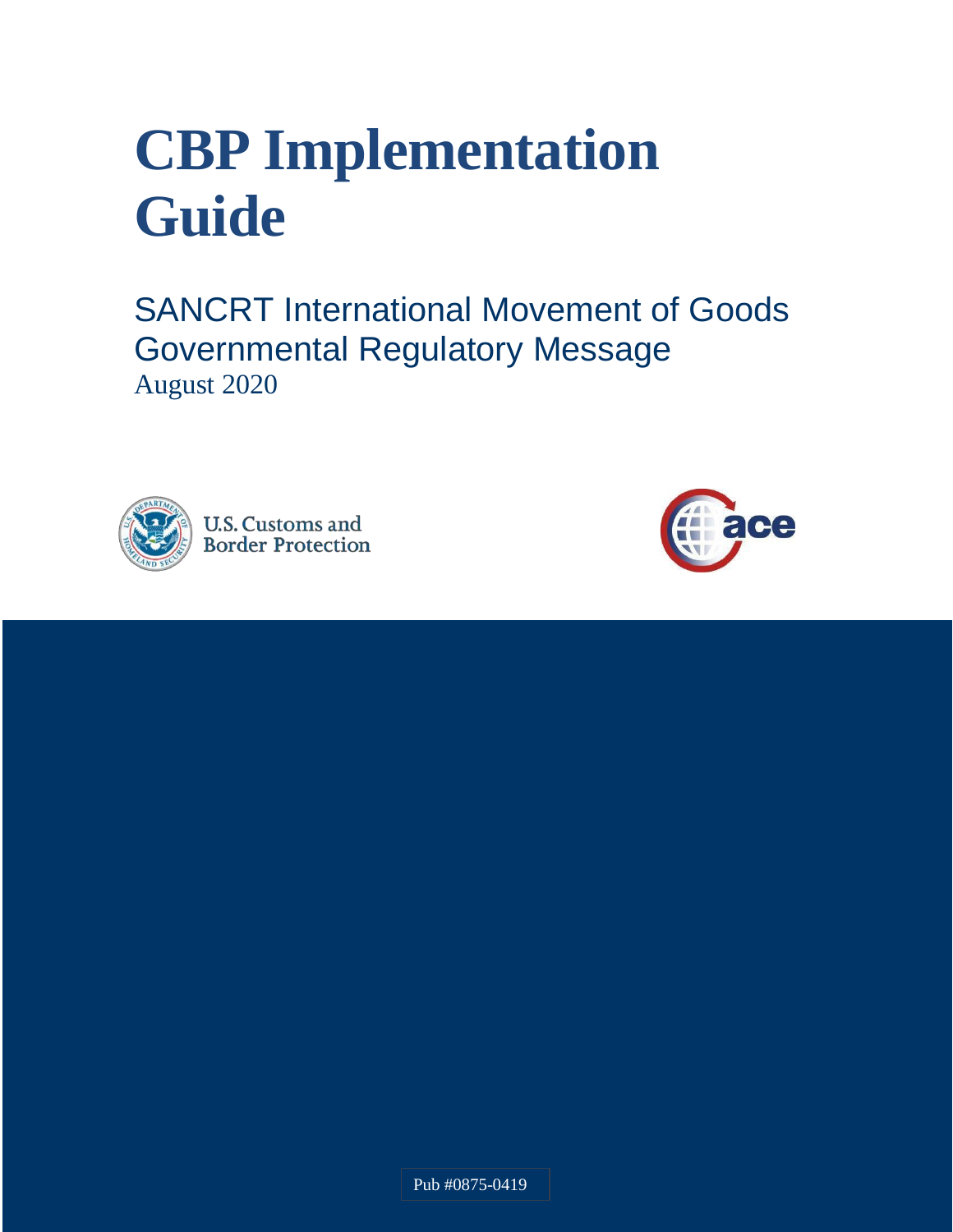## **SANCRT International Movement of Goods Governmental Regulatory Message**

#### **Introduction:**

The SANCRT message permits a commercial operator to apply to a national agency for the issue of a certificate, permit, and authorization etc. regarding products to be imported or exported. It further permits the issuing authority to transmit to the applicant and to the exporting or importing country's relevant national authority, (e.g. U.S. Customs and Border Protection (CBP), Agriculture etc.) the details of the certificate, permit or authorization in respect of those products thus facilitating the import/export clearance of the consignment whilst ensuring that all certificate, permit, authorization requirements are met.

#### **Notes:**

This Message Implementation Guideline (MIG) for the electronic Certificate Information System (eCERT) or Electronic Visa System must be used to transmit Certificate/License and Visa information to U.S. Customs and Border Protection (CBP).

CBP uses the word "Certificate" to refer to both Certificates and Licenses.

Multiple SANCRT messages must be batched together in separate UNH-UNT message loops within the same interchange envelope (UNB/UNZ). U.S. Customs and Border Protection will accept a maximum of three thousand (3000) UNH-UNT message loops (a complete Certificate/License or Visa transaction) per interchange envelope.

UNG/UNE group header/trailer segments will not be supported in the electronic Certificate Information System. Only one message type (e.g.: SANCRT) per interchange envelope is acceptable to CBP. The SANCRT message incorporates all required data elements required by CBP and the Department of Commerce to satisfy the business data requirements of the electronic Certificate Information System.

Data elements and segments shown as 'Conditional' in this MIG must be reported if specific conditions are stated for their inclusion. There are no 'Optional' segments.

| M                         | Pos.<br>No.<br>0010 | Seg.<br>ID<br><b>UNH</b> | Name<br><b>Message Header</b>  | Req.<br>Des.<br>M | <b>Max.Use</b><br>1 | Group<br><b>Repeat</b> | <b>Notes and</b><br><b>Comments</b> |
|---------------------------|---------------------|--------------------------|--------------------------------|-------------------|---------------------|------------------------|-------------------------------------|
| M                         | 0020                | <b>BGM</b>               | <b>Beginning of Message</b>    | M                 | 1                   |                        |                                     |
| <b>Must</b><br><b>Use</b> | 0030                | <b>DTM</b>               | <b>Date/Time/Period</b>        | $\mathbf C$       | 99                  |                        |                                     |
| Not Used                  | 0040                | <b>STS</b>               | <b>Status</b>                  | $\mathcal{C}$     | 99                  |                        |                                     |
| Not Used                  | 0050                | <b>LOC</b>               | Place/Location Identification  | $\mathsf{C}$      | 99                  |                        |                                     |
| Not Used                  | 0060                | <b>RFF</b>               | Reference                      | $\mathcal{C}$     | 99                  |                        |                                     |
| Not Used                  | 0070                | <b>FTX</b>               | Free Text                      | $\mathcal{C}$     | 99                  |                        |                                     |
| Not Used                  | 0080                | MEA                      | Measurements                   | $\mathcal{C}$     | 99                  |                        |                                     |
| Not Used                  | 0090                | MOA                      | <b>Monetary Amount</b>         | C                 | 99                  |                        |                                     |
| Not Used                  | 0100                | GIS                      | General Indicator              | $\mathcal{C}$     | 99                  |                        |                                     |
| Not Used                  | 0110                | <b>CST</b>               | <b>Customs Status of Goods</b> | $\mathbf C$       | 1                   |                        |                                     |
| Not Used                  | 0120                |                          | Segment Group 1: DOC-DTM-LOC   | $\mathcal{C}$     |                     | 99                     |                                     |
| Not Used                  | 0130                | DOC                      | Document/Message Details       | M                 | $\mathbf{1}$        |                        |                                     |
| Not Used                  | 0140                | <b>DTM</b>               | Date/Time/Period               | $\mathcal{C}$     | 9                   |                        |                                     |
| Not Used                  | 0150                | LOC                      | Location                       | $\mathsf{C}$      | 9                   |                        |                                     |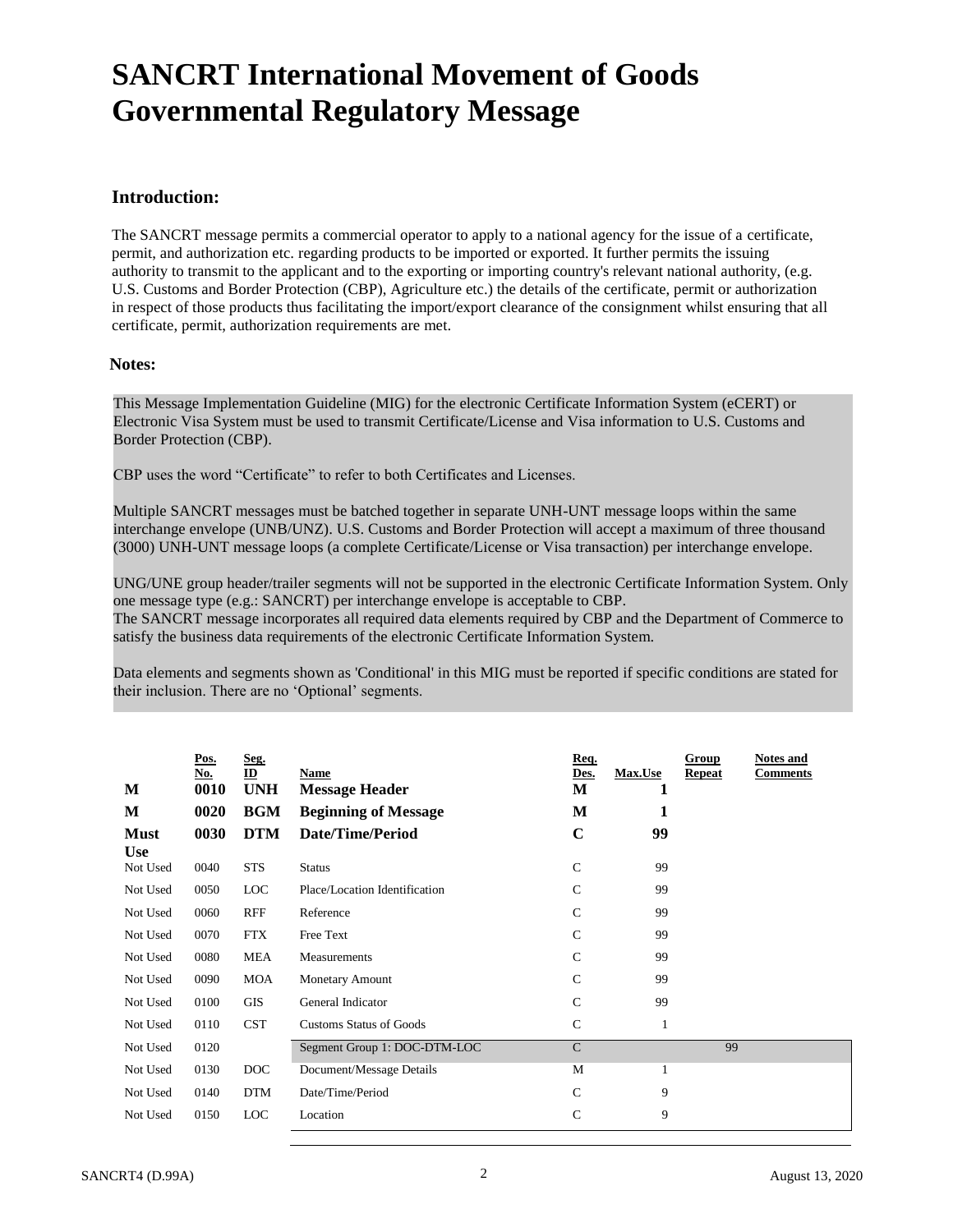|                           | 0160         |            | <b>Segment Group 2: PNA-ADR-SG3</b>                                                                               | $\mathbf C$        |              | 99   |
|---------------------------|--------------|------------|-------------------------------------------------------------------------------------------------------------------|--------------------|--------------|------|
| M                         | 0170         | <b>PNA</b> | <b>Party Identification</b>                                                                                       | M                  | 1            |      |
| <b>Must</b>               | 0180         | <b>ADR</b> | <b>Address</b>                                                                                                    | $\mathbf C$        | 9            |      |
| <b>Use</b>                |              |            |                                                                                                                   |                    |              |      |
| Not Used                  | 0190         |            | Segment Group 3: CTA-COM                                                                                          | $\mathbf C$        |              | 99   |
| Not Used                  | 0200         | <b>CTA</b> | <b>Contact Information</b>                                                                                        | M                  | 1            |      |
| Not Used                  | 0210         | <b>COM</b> | <b>Communication Contact</b>                                                                                      | $\mathsf C$        | 9            |      |
| Not Used                  | 0220         |            | Segment Group 4: TDT-DTM-LOC-RFF                                                                                  | $\overline{C}$     |              | 99   |
| Not Used                  | 0230         | TDT        | Details of Transport                                                                                              | М                  | $\mathbf{1}$ |      |
| Not Used                  | 0240         | <b>DTM</b> | Date/Time/Period                                                                                                  | C                  | 9            |      |
| Not Used                  | 0250         | <b>LOC</b> | Location                                                                                                          | C                  | 9            |      |
| Not Used                  | 0260         | RFF        | Reference                                                                                                         | $\mathsf{C}$       | 9            |      |
| Not Used                  | 0270         |            | Segment Group 5: PAC-PCI-MEA                                                                                      | $\mathcal{C}$      |              | 99   |
|                           |              | PAC        | Package                                                                                                           | М                  | $\mathbf{1}$ |      |
| Not Used                  | 0280<br>0290 | PCI        |                                                                                                                   | $\mathsf{C}$       | 9            |      |
| Not Used                  | 0300         | <b>MEA</b> | Package Identification                                                                                            | $\mathbf C$        | 9            |      |
| Not Used                  |              |            | Measurements                                                                                                      |                    |              |      |
| Not Used                  | 0310         |            | Segment Group 6: EQD-TMP-SG7                                                                                      | $\overline{C}$     |              | 99   |
| Not Used                  | 0320         | EQD        | <b>Equipment Details</b>                                                                                          | M                  | $\mathbf{1}$ |      |
| Not Used                  | 0330         | <b>TMP</b> | Temperature                                                                                                       | $\mathbf C$        | 9            |      |
| Not Used                  | 0340         |            | Segment Group 7: SEL-DTM-LOC                                                                                      | $\overline{\rm C}$ |              | 99   |
| Not Used                  | 0350         | <b>SEL</b> | Seal Number                                                                                                       | M                  | $\mathbf{1}$ |      |
| Not Used                  | 0360         | <b>DTM</b> | Date/Time/Period                                                                                                  | $\mathsf{C}$       | 9            |      |
| Not Used                  | 0370         | <b>LOC</b> | Location                                                                                                          | $\mathsf{C}$       | 9            |      |
| Not Used                  | 0380         |            | Segment Group 8: PRC-IMD-MEA-DTM-LOC-<br>DOC-RFF-TMP-SG9                                                          | $\mathsf{C}$       |              | 99   |
| Not Used                  | 0390         | <b>PRC</b> | Process Identification                                                                                            | М                  | $\mathbf{1}$ |      |
| Not Used                  | 0400         | <b>IMD</b> | Item Description                                                                                                  | C                  | 9            |      |
| Not Used                  | 0410         | MEA        | Measurements                                                                                                      | C                  | 9            |      |
| Not Used                  | 0420         | <b>DTM</b> | Date/Time/Period                                                                                                  | $\mathsf{C}$       | 9            |      |
| Not Used                  | 0430         | LOC        | Place/Location Identification                                                                                     | $\mathsf{C}$       | 9            |      |
| Not Used                  | 0440         | <b>DOC</b> | Document/Message Details                                                                                          | C                  | 9            |      |
| Not Used                  | 0450         | <b>RFF</b> | Reference                                                                                                         | $\mathsf{C}$       | 9            |      |
| Not Used                  | 0460         | TMP        | Temperature                                                                                                       | $\mathsf{C}$       | 9            |      |
| Not Used                  | 0470         |            | Segment Group 9: PNA-ADR-SG10                                                                                     | $\mathbf C$        |              | 99   |
| Not Used                  | 0480         | <b>PNA</b> | Party Identification                                                                                              | $\mathbf M$        | $\mathbf{1}$ |      |
| Not Used                  | 0490         | <b>ADR</b> | Address                                                                                                           | ${\bf C}$          | 9            |      |
| Not Used                  | 0500         |            | Segment Group 10: CTA-COM                                                                                         | $\mathbf C$        |              | 9    |
| Not Used                  | 0510         | <b>CTA</b> | <b>Contact Information</b>                                                                                        | М                  | $\mathbf{1}$ |      |
| Not Used                  | 0520         | COM        | <b>Communication Contact</b>                                                                                      | $\mathbf C$        | 9            |      |
| <b>Must</b><br><b>Use</b> | 0530         |            | <b>Segment Group 11: LIN-CST-MEA-</b><br>PIA-IMD-GIN-RFF-ATT-DTM-<br>LOC-FTX-QTY-MOA-SG12-SG13-<br>SG15-SG16-SG18 | $\mathbf C$        |              | 9999 |
| M                         | 0540         | <b>LIN</b> | <b>Line Item</b>                                                                                                  | M                  | $\mathbf{1}$ |      |
| Not Used                  | 0550         | <b>CST</b> | <b>Customs Status of Goods</b>                                                                                    | $\mathbf C$        | 9            |      |
| Not Used                  | 0560         | <b>MEA</b> | Measurements                                                                                                      | $\mathbf C$        | 9            |      |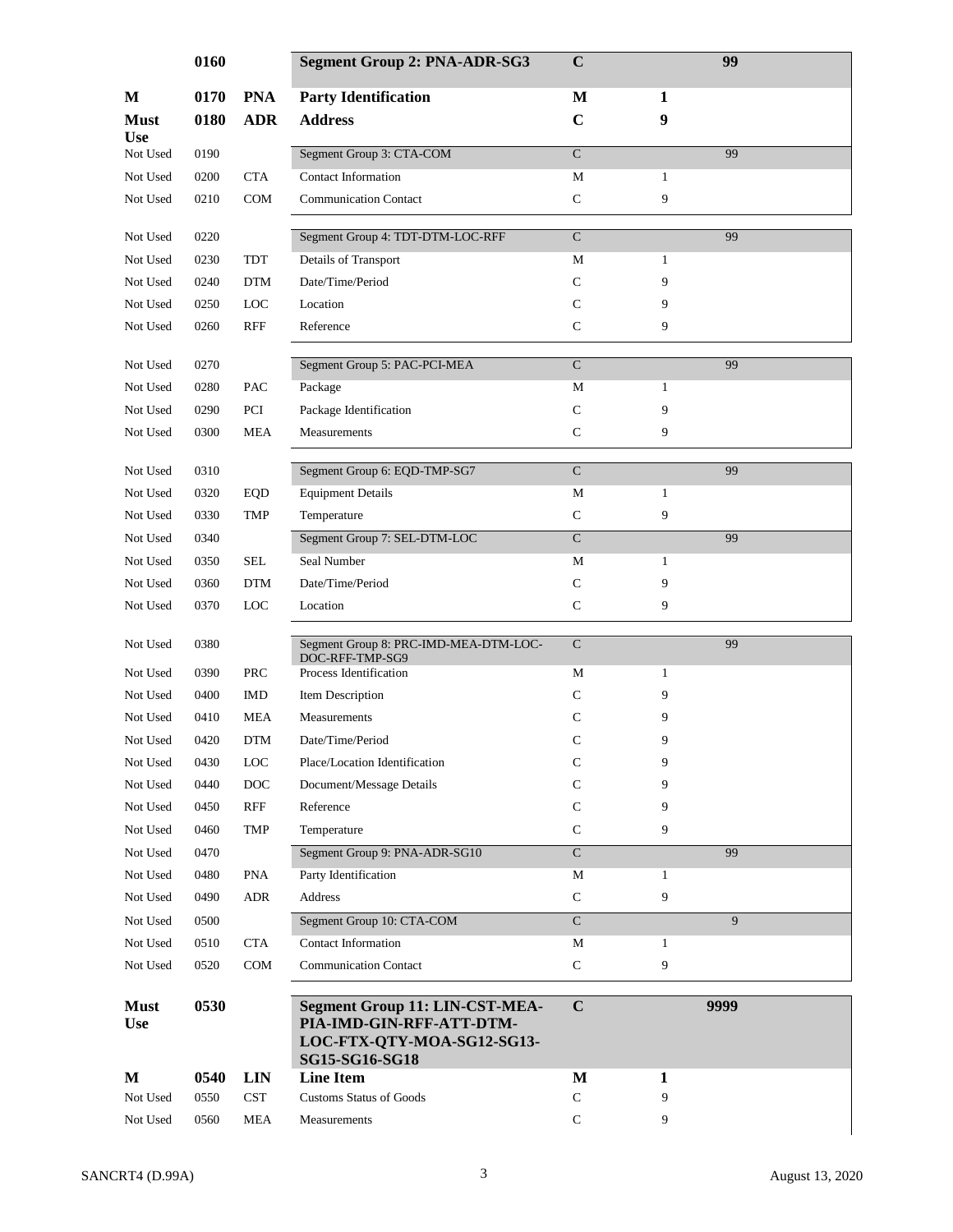| Not Used                  | 0570 | PIA               | <b>Additional Product ID</b>               | $\mathsf{C}$            | 9            |    |
|---------------------------|------|-------------------|--------------------------------------------|-------------------------|--------------|----|
| Not Used                  | 0580 | <b>IMD</b>        | Item Description                           | C                       | 9            |    |
| Not Used                  | 0590 | GIN               | Goods Identity Number                      | C                       | 9999         |    |
| <b>Must</b>               | 0600 | <b>RFF</b>        | <b>Reference</b>                           | $\mathbf C$             | 9            |    |
| <b>Use</b>                |      |                   |                                            |                         |              |    |
| Not Used                  | 0610 | ATT               | Attribute                                  | $\mathbf C$             | 9            |    |
| Not Used                  | 0620 | <b>DTM</b>        | Date/Time/Period                           | C                       | 9            |    |
| Not Used                  | 0630 | <b>LOC</b>        | Place/Location Identification              | C                       | 9            |    |
| Not Used                  | 0640 | <b>FTX</b>        | Free Text                                  | C                       | 9            |    |
| <b>Must</b><br><b>Use</b> | 0650 | <b>QTY</b>        | Quantity                                   | $\mathbf C$             | 9            |    |
| Not Used                  | 0660 | <b>MOA</b>        | Monetary Amount                            | $\mathbf C$             | 9            |    |
| Not Used                  | 0670 |                   | Segment Group 12: DOC-DTM-LOC              | $\overline{\mathbf{C}}$ |              | 99 |
| Not Used                  | 0680 | DOC               | Document/Message Details                   | M                       | $\mathbf{1}$ |    |
| Not Used                  | 0690 | <b>DTM</b>        | Date/Time/Period                           | $\mathbf C$             | 9            |    |
| Not Used                  | 0700 | $_{\mathrm{LOC}}$ | Place/Location Identification              | $\mathsf{C}$            | 9            |    |
| Not Used                  | 0710 |                   | Segment Group 13: PNA-ARD-SG14             | $\mathbf C$             |              |    |
| Not Used                  | 0720 | <b>PNA</b>        | Party Identification                       | М                       | $\mathbf{1}$ |    |
| Not Used                  | 0730 | <b>ARD</b>        | Address                                    | $\mathbf C$             | 9            |    |
| Not Used                  | 0740 |                   | Segment Group 14: CTA-COM                  | $\mathbf C$             |              | 9  |
| Not Used                  | 0750 | <b>CTA</b>        | <b>Contact Information</b>                 | M                       | 1            |    |
| Not Used                  | 0760 | COM               | <b>Communication Contact</b>               | $\mathbf C$             | 9            |    |
| Not Used                  | 0770 |                   | Segment Group 15: PAC-PCI-MEA              | $\overline{C}$          |              | 99 |
| Not Used                  | 0780 | <b>PAC</b>        | Package                                    | M                       | $\mathbf{1}$ |    |
| Not Used                  | 0790 | PCI               | Package Identification                     | $\mathbf C$             | 9            |    |
| Not Used                  | 0800 | <b>MEA</b>        | Measurements                               | $\mathbf C$             | 9            |    |
| Not Used                  | 0810 |                   | Segment Group 16: EQD-TMP-SG17             | $\overline{\rm C}$      |              | 99 |
| Not Used                  | 0820 | EQD               | <b>Equipment Details</b>                   | $\mathbf M$             | $\mathbf{1}$ |    |
| Not Used                  | 0830 | <b>TMP</b>        | Temperature                                | $\mathbf C$             | 9            |    |
| Not Used                  | 0840 |                   | Segment Group 17: SEL-DTM-LOC              | $\mathbf C$             |              |    |
| Not Used                  | 0850 | <b>SEL</b>        | Seal Number                                | М                       | $\mathbf{1}$ |    |
| Not Used                  | 0860 | <b>DTM</b>        | Date/Time/Period                           | $\mathsf{C}$            | 9            |    |
| Not Used                  | 0870 | LOC               | Period/Location Identification             | $\mathsf{C}$            | 9            |    |
| Not Used                  | 0880 |                   | Segment Group 18: PRC-IMD-MEA-DTM-LOC-     | $\mathbf C$             |              | 99 |
| Not Used                  | 0890 | PRC               | DOC-RFF-TMP-SG18<br>Process Identification | M                       | $\mathbf{1}$ |    |
| Not Used                  | 0900 | <b>IMD</b>        | Item Description                           | $\mathsf{C}$            | 9            |    |
| Not Used                  | 0910 | <b>MEA</b>        | Measurements                               | C                       | 9            |    |
| Not Used                  | 0920 | <b>DTM</b>        | Date/Time/Period                           | C                       | 9            |    |
| Not Used                  | 0930 | LOC               | Period/Location Identification             | C                       | 9            |    |
| Not Used                  | 0940 | DOC               | Document/Message Details                   | C                       | 9            |    |
| Not Used                  | 0950 | RFF               | Reference                                  | C                       | 9            |    |
| Not Used                  | 0960 | TMP               | Temperature                                | C                       | 9            |    |
| Not Used                  | 0970 |                   | Segment Group 19: PNA-ADR-SG20             | $\overline{C}$          |              |    |
| Not Used                  | 0980 | <b>PNA</b>        | Party Identification                       | M                       | $\mathbf{1}$ |    |
| Not Used                  | 0990 | <b>ADR</b>        | Address                                    | $\mathbf C$             | 9            |    |
| Not Used                  | 1000 |                   | Segment Group 20: CTA-COM                  | $\mathbf C$             |              | 9  |
| Not Used                  | 1010 | <b>CTA</b>        | <b>Contact Information</b>                 | М                       | $\mathbf{1}$ |    |
| Not Used                  | 1020 | <b>COM</b>        | <b>Communication Contact</b>               | C                       | 9            |    |
|                           | 1030 | <b>CNT</b>        | <b>Control Total</b>                       | $\mathbf C$             | 9            |    |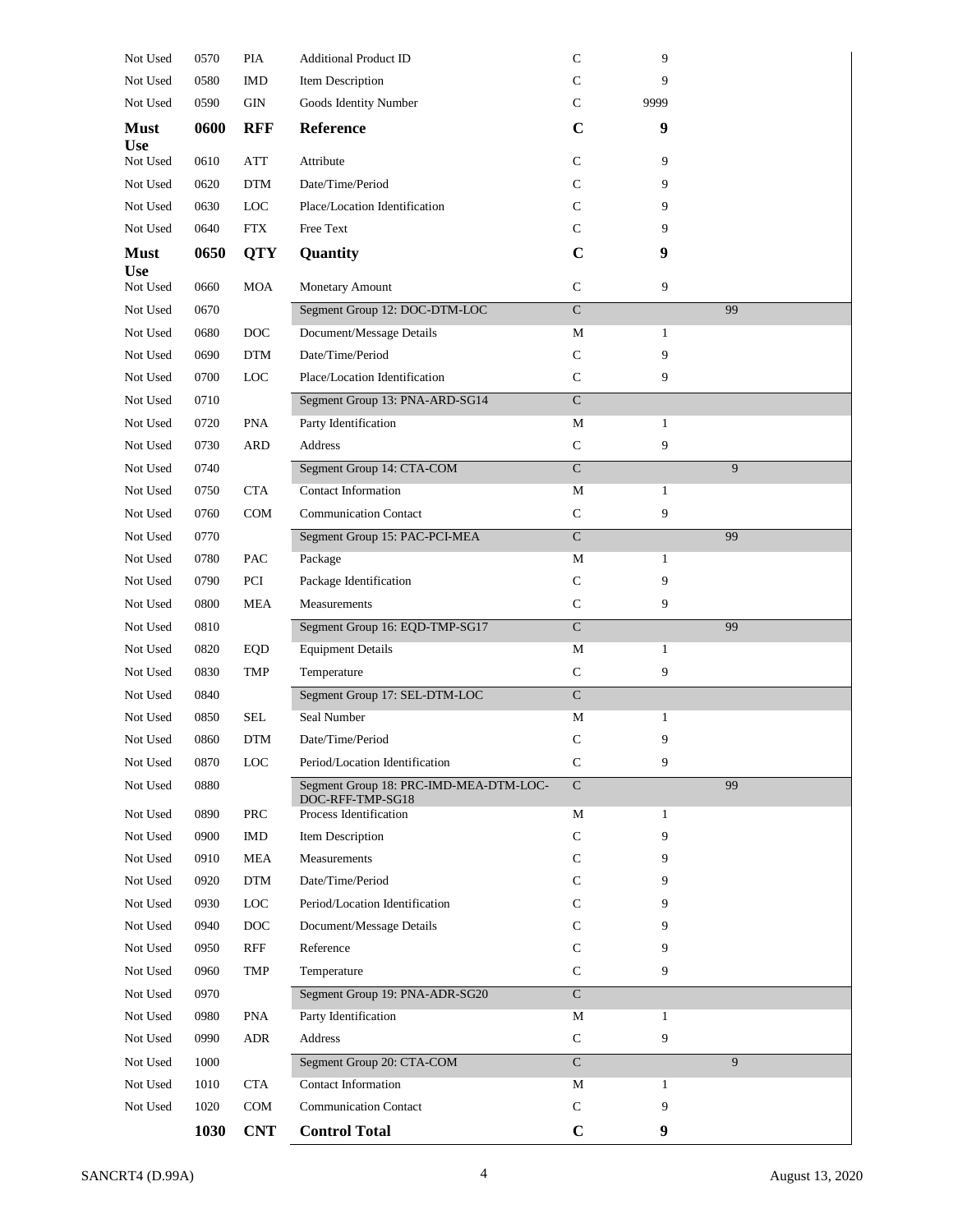| Not Used |      |            |                              |   |    |
|----------|------|------------|------------------------------|---|----|
| Not Used | 1040 |            | Segment Group 21: AUT-DTM    |   | 99 |
| Not Used | 1050 | AUT        | <b>Authentication Result</b> | М |    |
| Not Used | 1060 | <b>DTM</b> | Date/Time/Period             |   |    |
| M        | 1070 | <b>UNH</b> | <b>Message Trailer</b>       |   |    |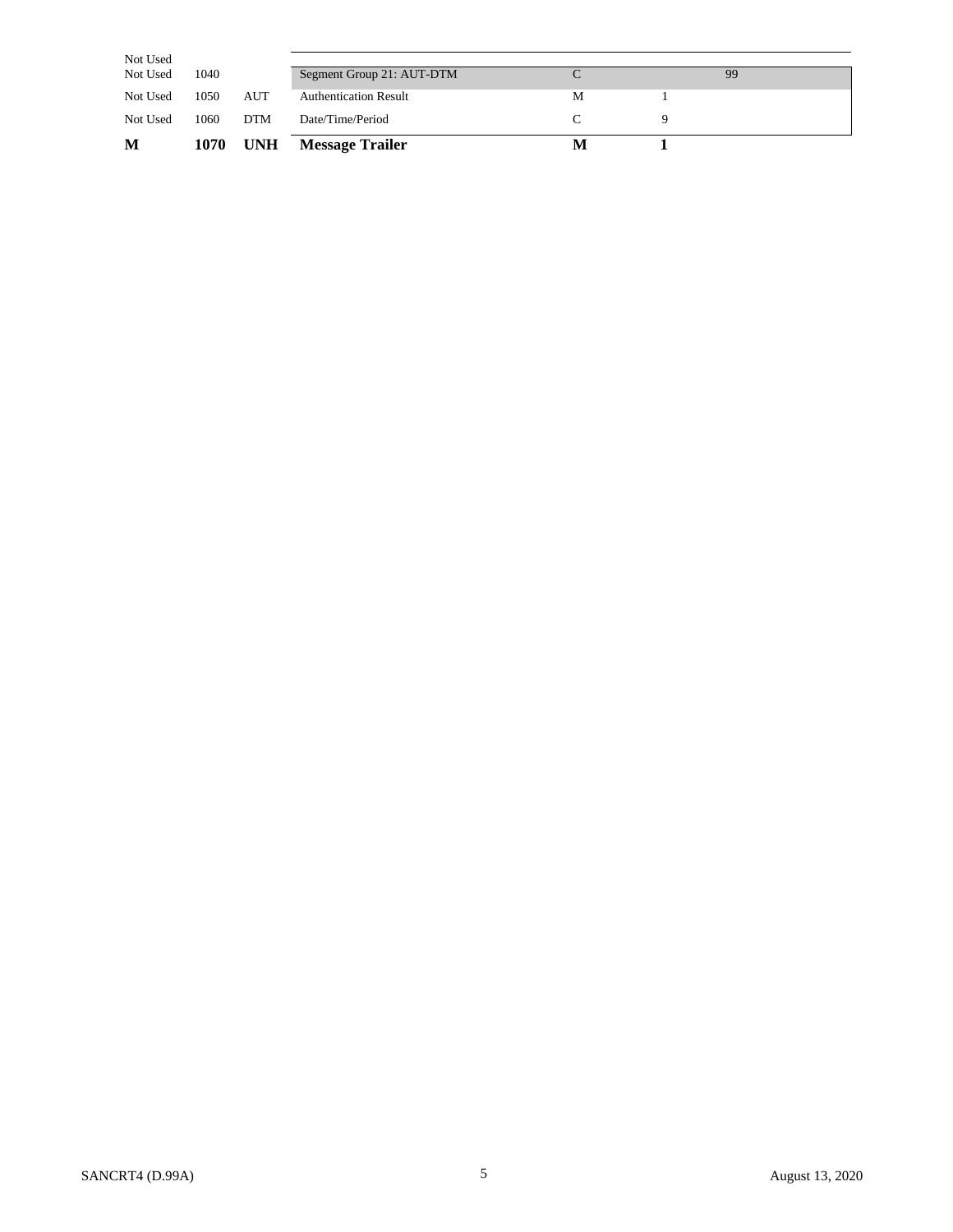### **Segment: UNH Message Header**

|                   | $\mathcal{L}$ and $\mathcal{L}$ and $\mathcal{L}$ intersted in and $\mathcal{L}$             |
|-------------------|----------------------------------------------------------------------------------------------|
| <b>Position:</b>  | 0010                                                                                         |
| Group:            |                                                                                              |
| <b>Level:</b> $0$ |                                                                                              |
| <b>Usage:</b>     | Mandatory                                                                                    |
| <b>Max Use:</b>   |                                                                                              |
| <b>Purpose:</b>   | A service segment starting and uniquely identifying a message. The message type code for the |
|                   | International movement of goods governmental regulatory message is SANCRT.                   |
|                   |                                                                                              |

#### **Dependency Notes: Sematic Notes: Comments:**

|   | Data           | Component      |                                  |                                                                              |   |                   |
|---|----------------|----------------|----------------------------------|------------------------------------------------------------------------------|---|-------------------|
|   | <b>Element</b> | <b>Element</b> | <b>Name</b>                      |                                                                              |   | <b>Attributes</b> |
| M | 0062           |                |                                  | <b>MESSAGE REFERENCE NUMBER</b>                                              | M | 1 An., $14$       |
|   |                |                |                                  | Unique message reference assigned by the sender.                             |   |                   |
|   |                |                | System participant.              | This is a control number generated by the electronic Certificate Information |   |                   |
| M | <b>S009</b>    |                | <b>MESSAGE IDENTIFIER</b>        |                                                                              | M | 1                 |
|   |                |                |                                  | Identification of the type, version etc. of the message being interchanged.  |   |                   |
| M |                | 0065           | <b>Message type identifier</b>   |                                                                              | M | an.6              |
|   |                |                |                                  | Code identifying a type of message and assigned by its controlling agency.   |   |                   |
|   |                |                | Always "SANCRT".                 |                                                                              |   |                   |
|   |                |                | <b>SANCRT</b>                    | International movement of goods governmental regulatory<br>message           |   |                   |
| M |                | 0052           |                                  | <b>Message type version number</b>                                           |   | an.3              |
|   |                |                |                                  | Version number of a message type.                                            |   |                   |
|   |                |                | Always "D".                      |                                                                              |   |                   |
|   |                |                | D                                | Draft version/UN/EDIFACT Directory                                           |   |                   |
| M |                | 0054           | Message type release number      |                                                                              | M | an.3              |
|   |                |                |                                  | Release number within the current message type version number (0052).        |   |                   |
|   |                |                | Always "99A".                    |                                                                              |   |                   |
|   |                |                | 99A                              | Release 1999 - A                                                             |   |                   |
| M |                | 0051           | <b>Controlling agency</b>        |                                                                              | M | an.2              |
|   |                |                | publication of the message type. | Code identifying the agency controlling the specification, maintenance and   |   |                   |
|   |                |                | Always "UN".                     |                                                                              |   |                   |
|   |                |                | <b>UN</b>                        | UN/ECE/TRADE/WP.4                                                            |   |                   |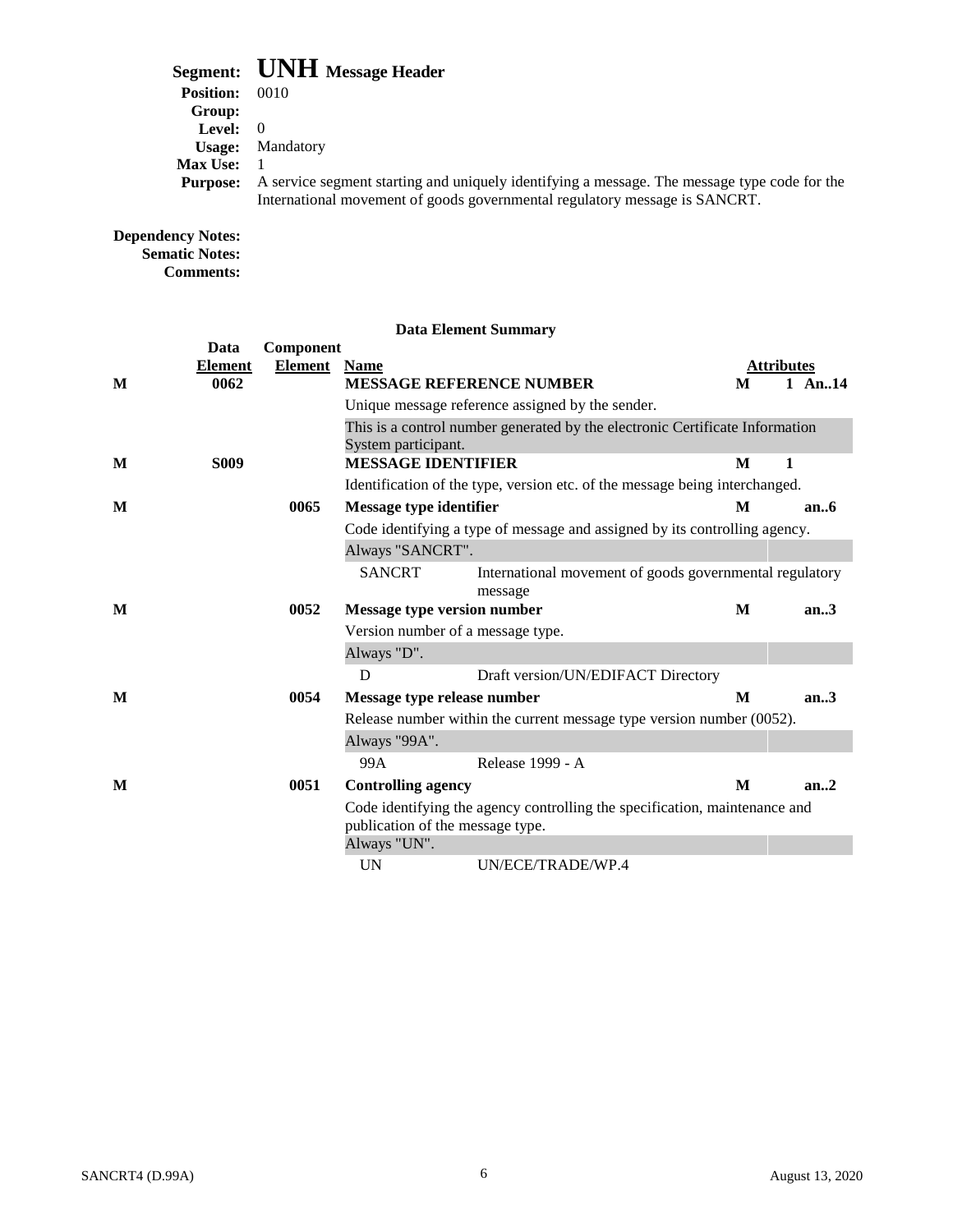|                   | Segment: BGM Beginning of Message                                                                                                                                             |
|-------------------|-------------------------------------------------------------------------------------------------------------------------------------------------------------------------------|
| <b>Position:</b>  | 0020                                                                                                                                                                          |
| Group:            |                                                                                                                                                                               |
| <b>Level:</b> $0$ |                                                                                                                                                                               |
| Usage:            | Mandatory                                                                                                                                                                     |
| <b>Max Use:</b>   |                                                                                                                                                                               |
| <b>Purpose:</b>   | A segment uniquely identifying the type of document (e.g. certificate of origin, export license,<br>application for license), its function and the document reference number. |
| sandancy Notae:   |                                                                                                                                                                               |

#### **Dependency Notes:**

#### **Sematic Notes:**

**Comments:**

This segment must be used to identify the Certificate/License or Visa number and the action that this message represents: Cancellation, Addition, or Replacement.

|                 | Data             | Component           |                                                                                      |             |       |
|-----------------|------------------|---------------------|--------------------------------------------------------------------------------------|-------------|-------|
|                 | <b>Element</b>   | <b>Element</b> Name |                                                                                      | Attributes  |       |
| <b>Must Use</b> | C <sub>002</sub> |                     | DOCUMENT/MESSAGE NAME                                                                |             | 1     |
|                 |                  |                     | Identification of a type of document/message by code or name. Code preferred.        |             |       |
| <b>Must Use</b> |                  | 1001                | Document/message name, coded                                                         | $\mathbf C$ | an.3  |
|                 |                  |                     | Document/message identifier expressed in code.                                       |             |       |
|                 |                  |                     | Use "16". This code will refer to both Certificate and License documents             |             |       |
|                 |                  |                     | Use "811". This code will refer to Visa documents.                                   |             |       |
|                 |                  |                     | Certificate/License<br>16                                                            |             |       |
|                 |                  |                     | 811<br>Visa                                                                          |             |       |
| <b>Must Use</b> | C <sub>106</sub> |                     | DOCUMENT/MESSAGE IDENTIFICATION                                                      | C           | 1     |
|                 |                  |                     | Identification of a document/message by its number and eventually its version or     |             |       |
|                 |                  |                     | revision.                                                                            |             |       |
| <b>Must Use</b> |                  | 1004                | Document/message number                                                              | $\mathbf C$ | an.35 |
|                 |                  |                     | Reference number assigned to the document/message by the issuer                      |             |       |
|                 |                  |                     | For eCERT and the Certificate/License or Visa document, always use the 9-            |             |       |
|                 |                  |                     | character Certificate/License or Visa number. A standard Certificate/License or      |             |       |
|                 |                  |                     | Visa number format is required. The Standard number format is as follows:            |             |       |
|                 |                  |                     | Position $1 =$ last digit of year of export (Numeric) Position $2,3 =$ ISO code of   |             |       |
|                 |                  |                     | Country of origin (Alpha)                                                            |             |       |
|                 |                  |                     | Position $4 - 9 =$ Document sequence number (Alpha/Numeric) Number must not          |             |       |
|                 |                  |                     | duplicate within the year of issuance.                                               |             |       |
|                 |                  |                     | This formula is subject to change in the future.                                     |             |       |
| M               | 1225             |                     | <b>MESSAGE FUNCTION, CODED</b>                                                       | $\mathbf C$ | 1 an3 |
|                 |                  |                     | Code indicating the function of the message.                                         |             |       |
|                 |                  |                     | Only the following codes can be used in the electronic Certificate Information       |             |       |
|                 |                  |                     | System:                                                                              |             |       |
|                 |                  |                     | 1- Cancellation. This code indicates that the transmitter wishes to cancel           |             |       |
|                 |                  |                     | Certificate/License or Visa data that has already been accepted by CBP.              |             |       |
|                 |                  |                     | 2- Add. This code indicates that the current Certificate/License or Visa transaction |             |       |
|                 |                  |                     | is the initial transmission.                                                         |             |       |
|                 |                  |                     |                                                                                      |             |       |
|                 |                  |                     | 5 - Replace. This code indicates that the Certificate/License or Visa transaction in |             |       |
|                 |                  |                     | the current message is meant to replace Certificate/License or Visa data that is     |             |       |
|                 |                  |                     | already on file in the CBP system.                                                   |             |       |
|                 |                  |                     | Note: Certificates/Licenses or Visa on file in the CBP system in a "Cancel" status   |             |       |
|                 |                  |                     | cannot be replaced or added. A cancelled Certificate/License or Visa is              |             |       |
|                 |                  |                     | permanently inactivated.                                                             |             |       |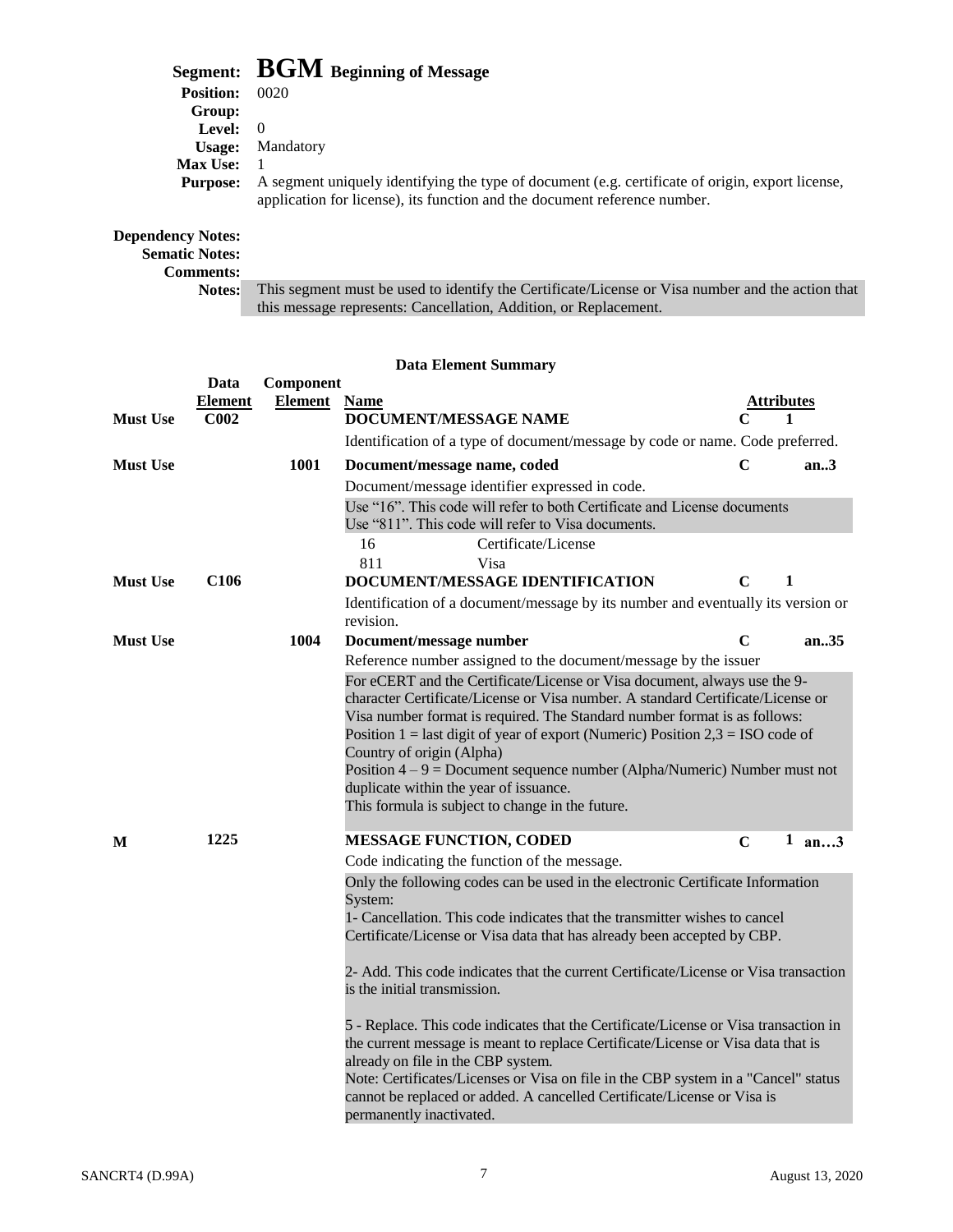## **Segment: DTM Date/Time/Period**

| <b>Position:</b>                                                      | 0030                                                                                                                                                                                                                                                                                |
|-----------------------------------------------------------------------|-------------------------------------------------------------------------------------------------------------------------------------------------------------------------------------------------------------------------------------------------------------------------------------|
| Group:                                                                |                                                                                                                                                                                                                                                                                     |
| Level:                                                                | $\left( \right)$                                                                                                                                                                                                                                                                    |
| Usage:                                                                | Conditional (Required)                                                                                                                                                                                                                                                              |
| <b>Max Use:</b>                                                       |                                                                                                                                                                                                                                                                                     |
| <b>Purpose:</b>                                                       | A segment identifying dates relevant to the document specified in the above BGM (e.g. date of<br>issue, the validity period, the date on which license is available for inspection, the date goods are<br>available for inspection, the authentication date, time of the document). |
| <b>Dependency Notes:</b><br><b>Sematic Notes:</b><br><b>Comments:</b> |                                                                                                                                                                                                                                                                                     |
| Notes:                                                                | This segment is required to report the effective date of the Certificate/License or Visa identified<br>in the BGM segment, C106, sub-element 1004.                                                                                                                                  |
|                                                                       | To specify a Certificate/License or Visa effective date, data element 2005 must equal "7", data                                                                                                                                                                                     |

To specify a Certificate/License or Visa effective date, data element 2005 must equal "7", data element 2380 must equal the date expressed as CCYYMMDD.

|                 | <b>Data Element Summary</b> |             |                                                                                                |                   |       |  |
|-----------------|-----------------------------|-------------|------------------------------------------------------------------------------------------------|-------------------|-------|--|
|                 | Data                        | Component   |                                                                                                |                   |       |  |
|                 | Element                     | Element     | <b>Name</b>                                                                                    | <b>Attributes</b> |       |  |
| M               | <b>C507</b>                 |             | <b>DATE/TIME/PERIOD</b>                                                                        | M                 |       |  |
|                 |                             |             | Date and/or time, or period relevant to the specified date/time/period type.                   |                   |       |  |
| M               |                             | 2005        | Date/time/period qualifier                                                                     | М                 | an.3  |  |
|                 |                             |             | Code giving specific meaning to a date, time or period.                                        |                   |       |  |
|                 |                             |             | This data element reports the effective date of the Certificate/License or Visa.<br>Always "7" |                   |       |  |
|                 |                             |             | 7<br>Effective date/time                                                                       |                   |       |  |
| <b>Must Use</b> |                             | <b>2380</b> | Date/time/period                                                                               | $\mathbf C$       | an.35 |  |
|                 |                             |             | The value of a date, a date and time, a time or of a period in a specified<br>representation.  |                   |       |  |
|                 |                             |             | Format "CCYYMMDD".                                                                             |                   |       |  |
| <b>Must Use</b> |                             | 2379        | Date/time/period format qualifier                                                              | C                 | an.3  |  |
|                 |                             |             | Specification of the representation of a date, a date and time or of a period.                 |                   |       |  |
|                 |                             |             | Always "102".                                                                                  |                   |       |  |
|                 |                             |             | 102<br><b>CCYYMMDD</b>                                                                         |                   |       |  |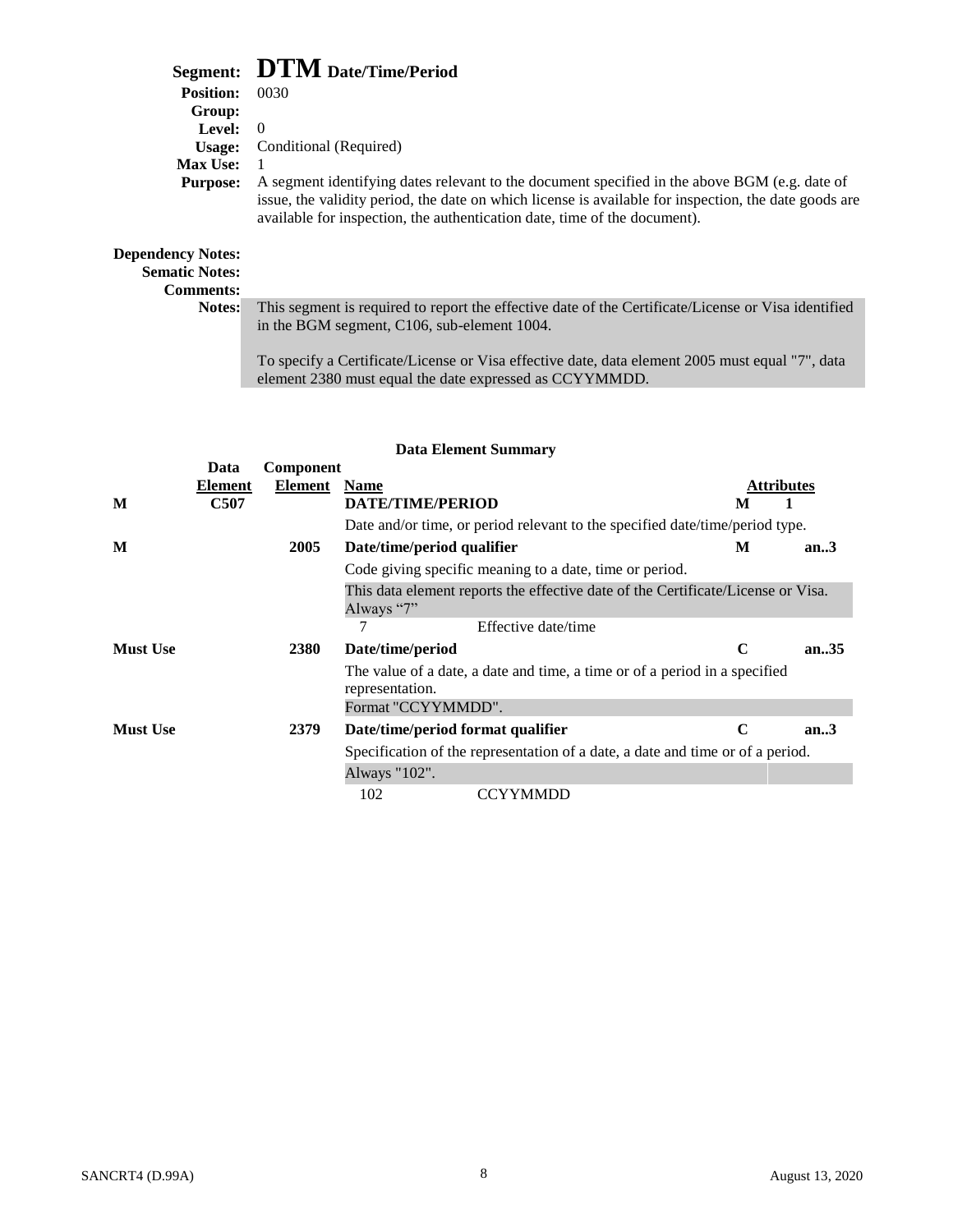|                  | Group: PNA Segment Group 2: Party Identification Details                                                                            |
|------------------|-------------------------------------------------------------------------------------------------------------------------------------|
| <b>Position:</b> | 0160                                                                                                                                |
| Group:           |                                                                                                                                     |
| Level: $1$       |                                                                                                                                     |
| Usage:           | Conditional (Required)                                                                                                              |
| <b>Max Use:</b>  | 99                                                                                                                                  |
| <b>Purpose:</b>  | A group of segments identifying parties relevant to the entire certificate, with any related<br>contacts and communication numbers. |
| <b>Comments:</b> |                                                                                                                                     |
| <b>Notes:</b>    | Segment Group 2 is mandatory in order to report the Manufacturer.                                                                   |

#### **Segment Summary**

|   | Pos. | Seg. |                                  | Rea.                        |            | Max. Group: |
|---|------|------|----------------------------------|-----------------------------|------------|-------------|
|   | No   | ID   | <b>Name</b>                      | Des.                        | <b>Use</b> | Repeat      |
| M | 0170 |      | <b>PNA</b> Party Identification  | $\mathcal{C}$               |            |             |
|   |      |      | <b>Must Use</b> 0180 ADR Address | $\mathcal{C}$ $\mathcal{Q}$ |            |             |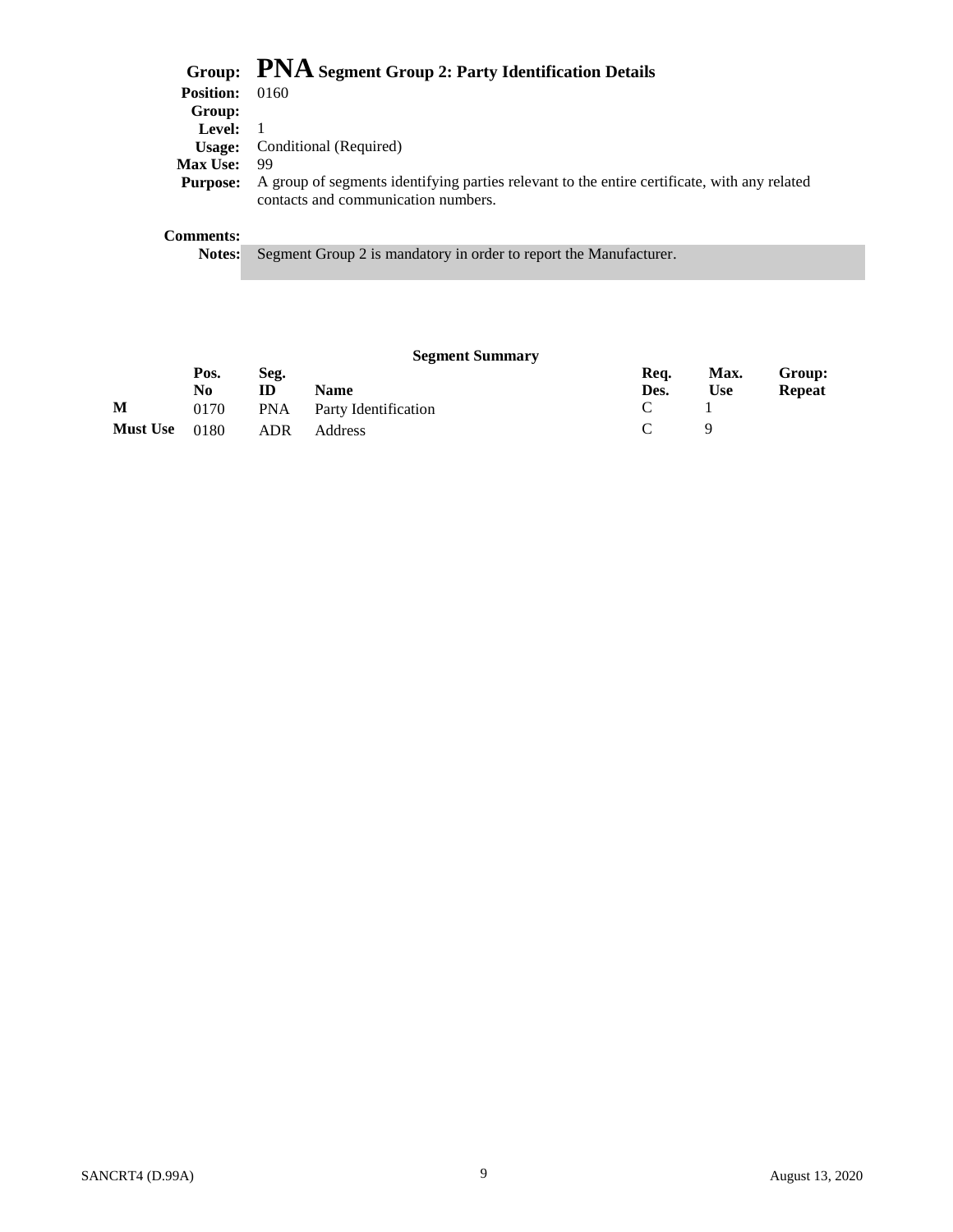## **Segment: PNA Party Identification**

| <b>Position:</b> | 0170 (Trigger Segment)                                                                                                                                                                                                                                                                           |                        |
|------------------|--------------------------------------------------------------------------------------------------------------------------------------------------------------------------------------------------------------------------------------------------------------------------------------------------|------------------------|
| Group:           | Segment Group 2 (Party Identification Details)                                                                                                                                                                                                                                                   | Conditional (Required) |
| Level:           |                                                                                                                                                                                                                                                                                                  |                        |
| <b>Usage:</b>    | Conditional (Required)                                                                                                                                                                                                                                                                           |                        |
| <b>Max Use:</b>  |                                                                                                                                                                                                                                                                                                  |                        |
| <b>Purpose:</b>  | A segment identifying the name or other references of a party associated with the message (e.g.<br>importer, consignor, consignee, exporter, applicant, transport company, manufacturer, company<br>to which product is to be transferred, certificate issuing authority, authenticating party). |                        |
| ency Notes:      |                                                                                                                                                                                                                                                                                                  |                        |

#### Depende **Sematic Notes:**

**Comments:**

**Notes:** A maximum of three (3) PNA loops may be used to provide identification information. For the electronic Certificate Information System, this segment references the official company name of the Manufacturer, Buyer or Consignee associated with the Certificate/License or Visa. Personnel names are not acceptable. One PNA loop is required in order to report the Manufacturer associated with the

Certificate/License or Visa.

| <b>Data Element Summary</b> |                  |                     |                                                                                                                            |             |                   |
|-----------------------------|------------------|---------------------|----------------------------------------------------------------------------------------------------------------------------|-------------|-------------------|
|                             | Data             | Component           |                                                                                                                            |             |                   |
|                             | <b>Element</b>   | <b>Element</b> Name |                                                                                                                            |             | <b>Attributes</b> |
| M                           | 3035             |                     | <b>PARTY QUALIFIER</b>                                                                                                     | M           | 1 an $3$          |
|                             |                  |                     | Code giving specific meaning to a party.                                                                                   |             |                   |
|                             |                  |                     | Document Party Role. U.S. Customs and Border Protection (CBP) requires the                                                 |             |                   |
|                             |                  |                     | participant to report details on 'MF' – manufacturer. Reporting details on 'BY'-<br>buyer or 'CN' - Consignee is optional. |             |                   |
|                             |                  |                     | <b>BY</b><br>Buyer                                                                                                         |             |                   |
|                             |                  |                     | CN<br>Consignee                                                                                                            |             |                   |
|                             |                  |                     | MF<br>Manufacturer of goods                                                                                                |             |                   |
| <b>Must Use</b>             | C <sub>206</sub> |                     | <b>IDENTIFICATION NUMBER</b>                                                                                               | $\mathbf C$ | $\mathbf{1}$      |
|                             |                  |                     | The identification of an object.                                                                                           |             |                   |
| M                           |                  | 7402                | <b>Identity</b> number                                                                                                     | M           | an.35             |
|                             |                  |                     | The number given to an object for its unique identification.                                                               |             |                   |
|                             |                  |                     | CBP Manufacturer's Identification Number (MID Number) for Manufacturer.                                                    |             |                   |
|                             |                  |                     | Use CBP formula to create MID.                                                                                             |             |                   |
|                             |                  |                     | Buyer name for Buyer.<br>Consignee name for Consignee                                                                      |             |                   |
|                             | <b>C082</b>      |                     | PARTY IDENTIFICATION DETAILS                                                                                               | $\mathbf C$ | 1                 |
|                             |                  |                     | Identification of a transaction party by code.                                                                             |             |                   |
|                             |                  |                     | Not Used                                                                                                                   |             |                   |
|                             | 3403             |                     | <b>NAME TYPE, CODED</b>                                                                                                    | $\mathbf C$ | 1 an $3$          |
|                             |                  |                     | Code for type of name such as official name, alias.                                                                        |             |                   |
|                             |                  |                     | Always "9".                                                                                                                |             |                   |
|                             |                  |                     | 9<br>Company name                                                                                                          |             |                   |
|                             | 3397             |                     | <b>NAME STATUS, CODED</b>                                                                                                  | $\mathbf C$ | 1 an3             |
|                             |                  |                     | To specify the status of a name (such as current name).                                                                    |             |                   |
|                             |                  |                     | Not Used.                                                                                                                  |             |                   |
| <b>Must Use</b>             | <b>C816</b>      |                     | <b>NAME COMPONENT DETAILS</b>                                                                                              | $\mathbf C$ | $\mathbf{1}$      |
|                             |                  |                     | To specify a name component.                                                                                               |             |                   |
| M                           |                  | 3405                | Name component qualifier                                                                                                   | M           | an.3              |
|                             |                  |                     | To identify the type of name component.                                                                                    |             |                   |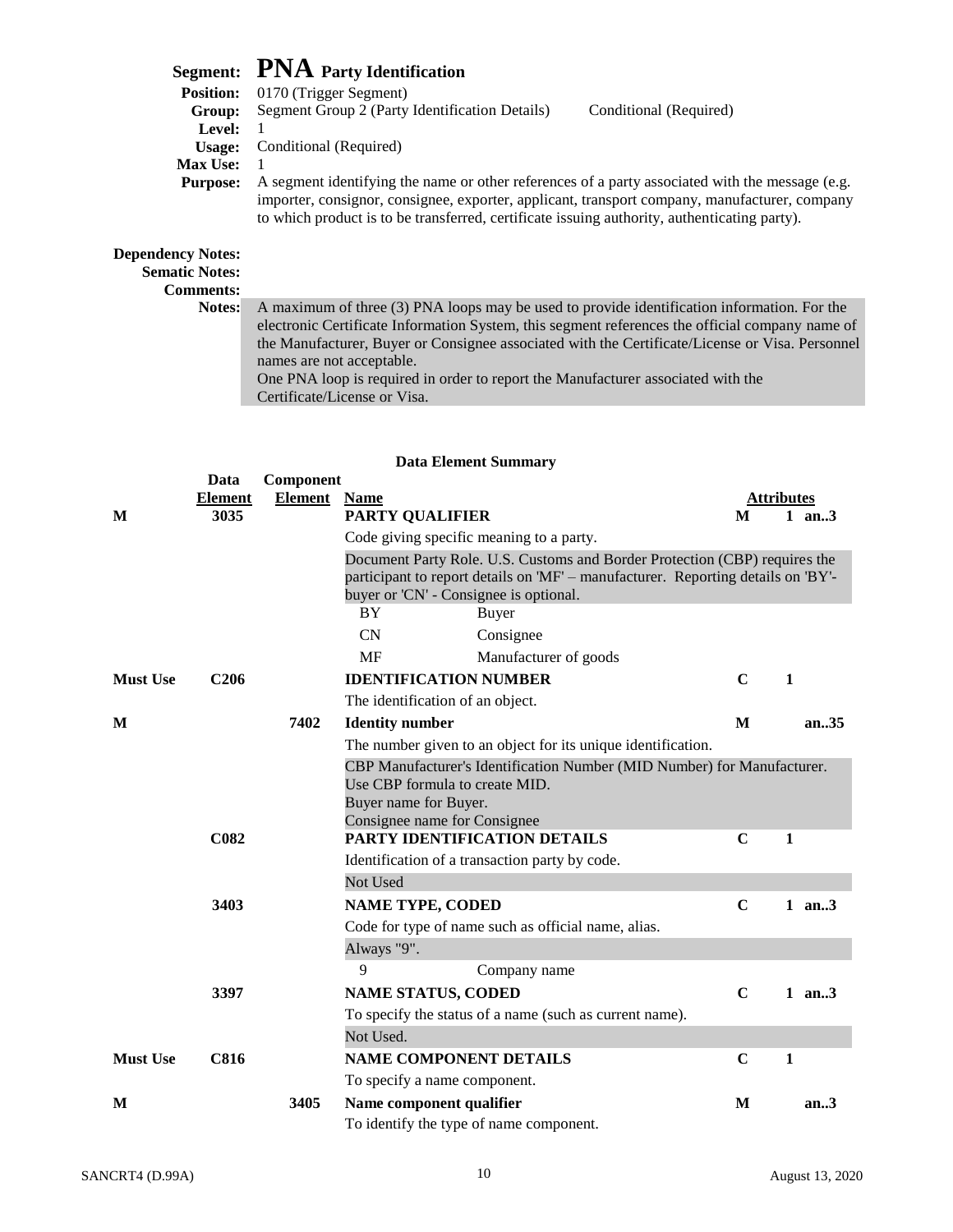|                 |      | This data element requires the complete company name of the party identified<br>in data element 7402 of composite C206. |                                                                      |               |       |
|-----------------|------|-------------------------------------------------------------------------------------------------------------------------|----------------------------------------------------------------------|---------------|-------|
|                 |      |                                                                                                                         | Whole name                                                           |               |       |
| <b>Must Use</b> | 3398 | Name component                                                                                                          |                                                                      | $\mathcal{C}$ | an.70 |
|                 |      |                                                                                                                         | Part of party name such as family name or given name.                |               |       |
|                 |      |                                                                                                                         | Complete legal (Company) name of Manufacturer, Buyer, and Consignee. |               |       |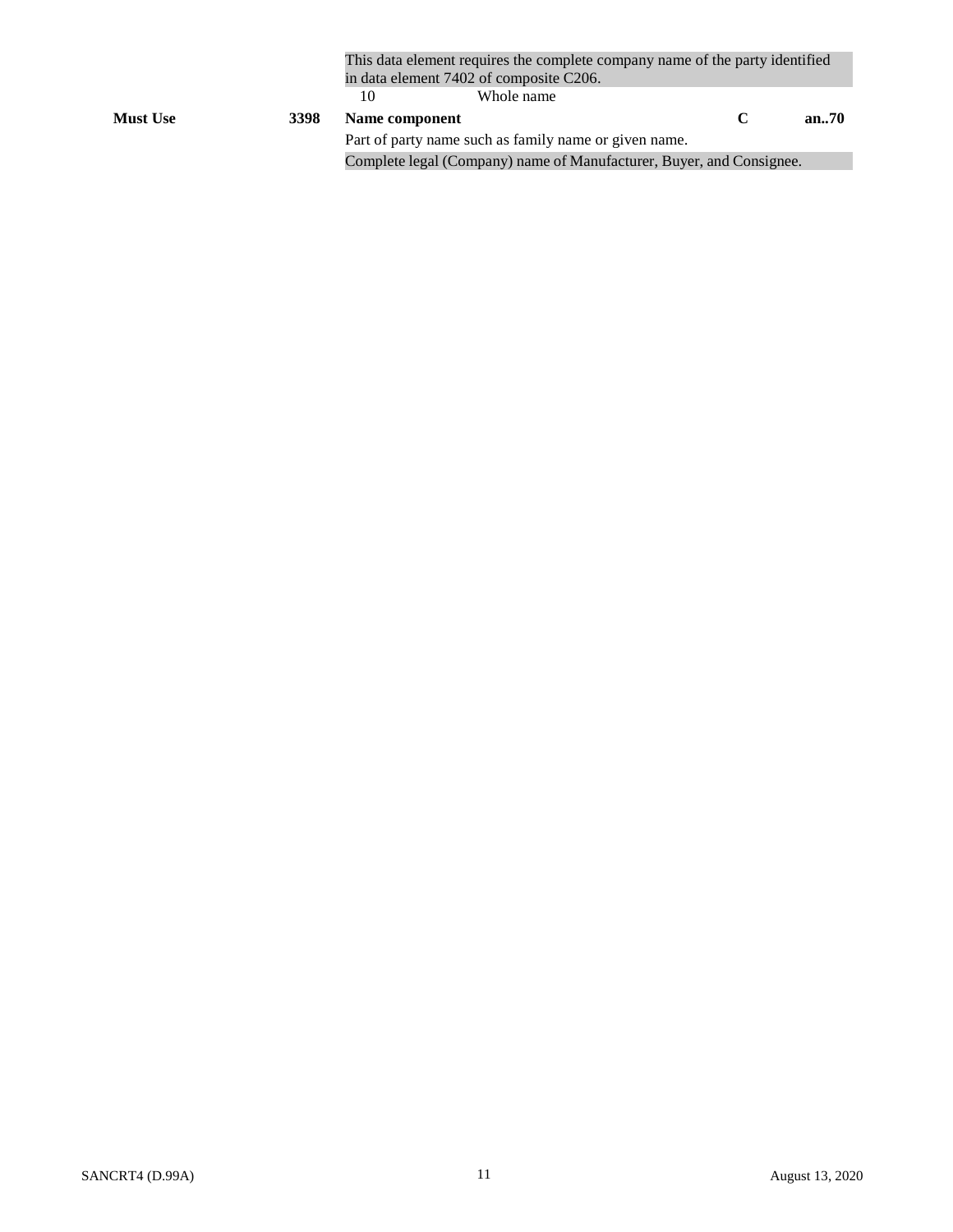|                          | Segment: ADR Address                                                                                                                                                                                                                                                            |
|--------------------------|---------------------------------------------------------------------------------------------------------------------------------------------------------------------------------------------------------------------------------------------------------------------------------|
| <b>Position:</b>         | 0180                                                                                                                                                                                                                                                                            |
| Group:                   | Segment Group 2 (Party Identification Details)<br>Conditional (Required)                                                                                                                                                                                                        |
| Level:                   | $\overline{2}$                                                                                                                                                                                                                                                                  |
| Usage:                   | Conditional (Required)                                                                                                                                                                                                                                                          |
| <b>Max Use:</b>          | -9                                                                                                                                                                                                                                                                              |
| <b>Purpose:</b>          | A segment identifying the address of a party associated with the message (e.g. importer,<br>consignor, consignee, exporter, applicant, transport company, manufacturer, company to which<br>product is to be transferred, certificate issuing authority, authenticating party). |
| <b>Dependency Notes:</b> |                                                                                                                                                                                                                                                                                 |

**Sematic Notes: Comments:**

**Notes:** This segment is required when PNA segment is provided.

#### **Data Element Summary Data Component Element Element Name Attributes Must Use C817 ADDRESS USAGE C 1** To describe the usage of an address. Always "2". **Must Use 3299 Address purpose, coded C an..3** To specify the purpose of the address. Use of code "2" in this data element implies the contact address of the business enterprise (e.g.: manufacturer, exporter, and buyer). CBP will not accept a Post Office Box Number, "In Care Of (c/o)", a forwarding or personal address. 2 Contact address **C090 ADDRESS DETAILS C 1** To specify the details of an address. **M 3477 Address format, coded M an..3** To specify the content of the various address components. Always "5". 5 Unstructured address **M 3286 Address component M an..70** To specify a component of an address. Company Address. **3286 Address component C an..70** To specify a component of an address. Company Address (continued)- For the electronic Certificate Information System, use up to 35 bytes. **Must Use 3164 CITY NAME C 1 an..35** Name of a city (a town, a village) for addressing purposes. Legal name of theCity. **Must Use 3251 POSTCODE IDENTIFICATION C 1 an..9** Code defining postal zones or addresses. Postal codes such as Zip Codes, Province or Regional codes, Prefecture or Zone Codes must NOT include hyphens or other non-character punctuation. **Must Use 3207 COUNTRY, CODED C 1 an..3** Identification of the name of a country or other geographical entity as specified in ISO 3166.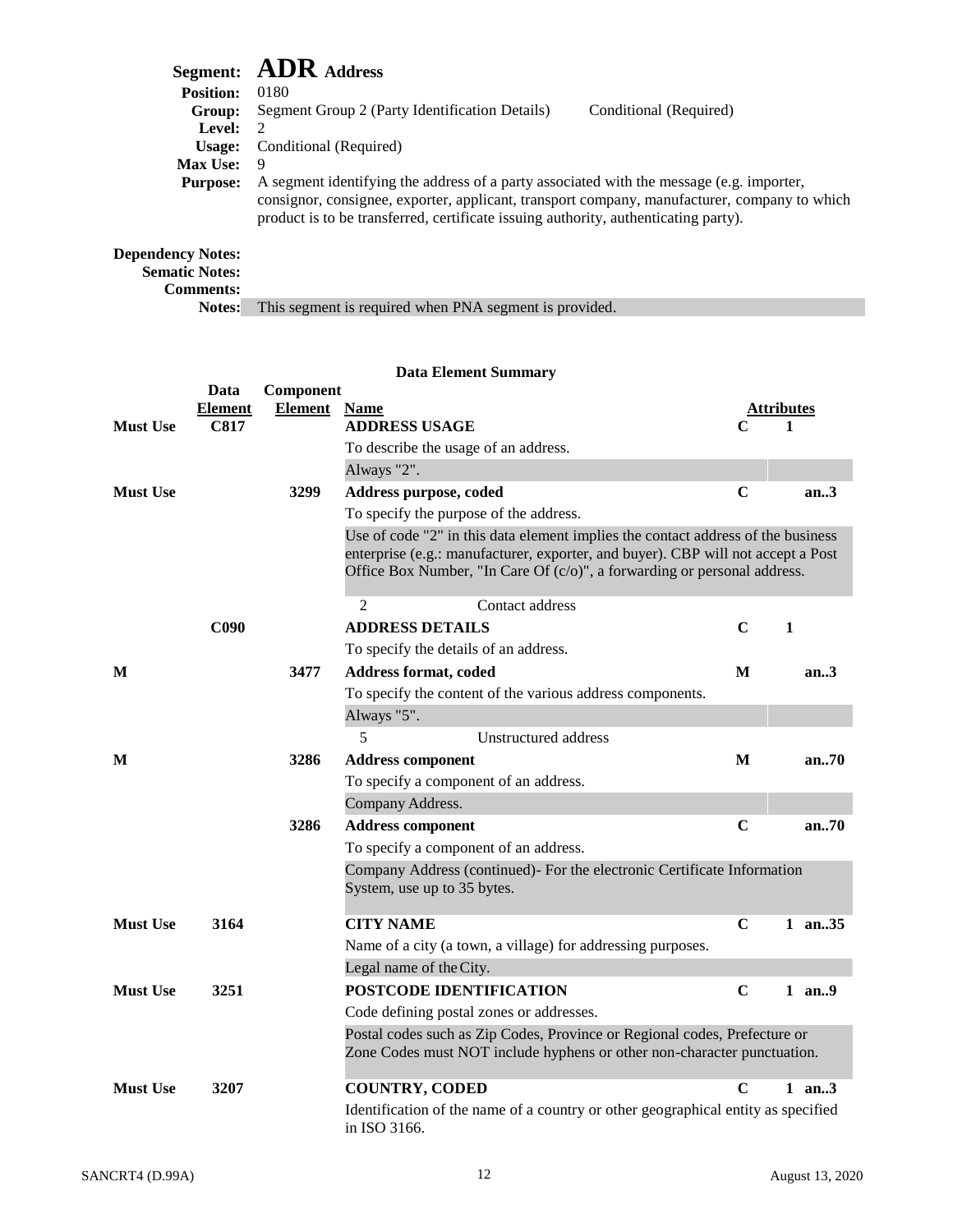Use only the two- (2) character International Standards Organization (ISO) code for the Country.

| C819 |      | <b>COUNTRY SUB-ENTITY DETAILS</b>                                                                             |     |
|------|------|---------------------------------------------------------------------------------------------------------------|-----|
|      |      | To specify a part of a country (e.g. county or part of a city).                                               |     |
|      |      | Country sub-entity includes, but not limited to Provinces, Regions,<br>Prefectures or Zones                   |     |
|      | 3229 | Country sub-entity identification                                                                             | an9 |
|      |      | Identification of the name of sub-entities (state, province) defined<br>by appropriate governmental agencies. |     |
|      |      |                                                                                                               |     |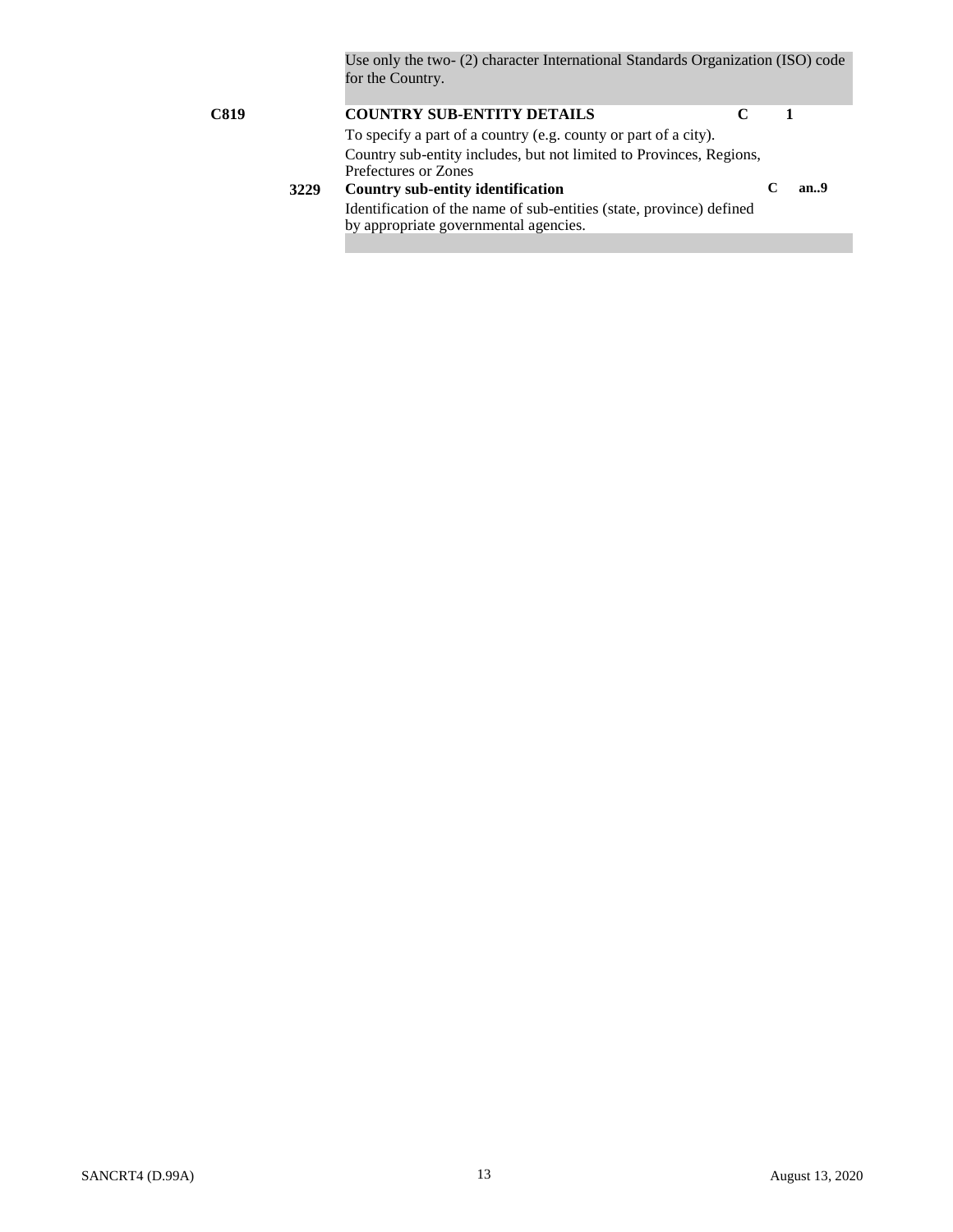|                   | Group: LIN Segment Group 11: Line Item Details                                                   |
|-------------------|--------------------------------------------------------------------------------------------------|
| <b>Position:</b>  | 0530                                                                                             |
| Group:            |                                                                                                  |
| <b>Level:</b> $1$ |                                                                                                  |
|                   | <b>Usage:</b> Conditional (Optional)                                                             |
| <b>Max Use:</b>   | 9999                                                                                             |
| <b>Purpose:</b>   | A group of segments identifying line item details for a certificate, permit, authorization, etc. |
|                   |                                                                                                  |

#### **Comments:**

**Notes:** Segment Group 11 is required when PNA segment is provided.

|                 |      |            | <b>Segment Summary</b> |               |            |               |
|-----------------|------|------------|------------------------|---------------|------------|---------------|
|                 | Pos. | Seg.       |                        | Req.          | Max.       | Group:        |
|                 | No.  | ID         | <b>Name</b>            | Des.          | <b>Use</b> | <b>Repeat</b> |
| M               | 0540 | LIN        | Line Item              | C             |            |               |
| <b>Must Use</b> | 0600 | <b>RFF</b> | Reference              | $\mathcal{C}$ |            |               |
| <b>Must Use</b> | 0650 | <b>OTY</b> | <b>Ouantity</b>        | $\mathcal{C}$ |            |               |
|                 |      |            |                        |               |            |               |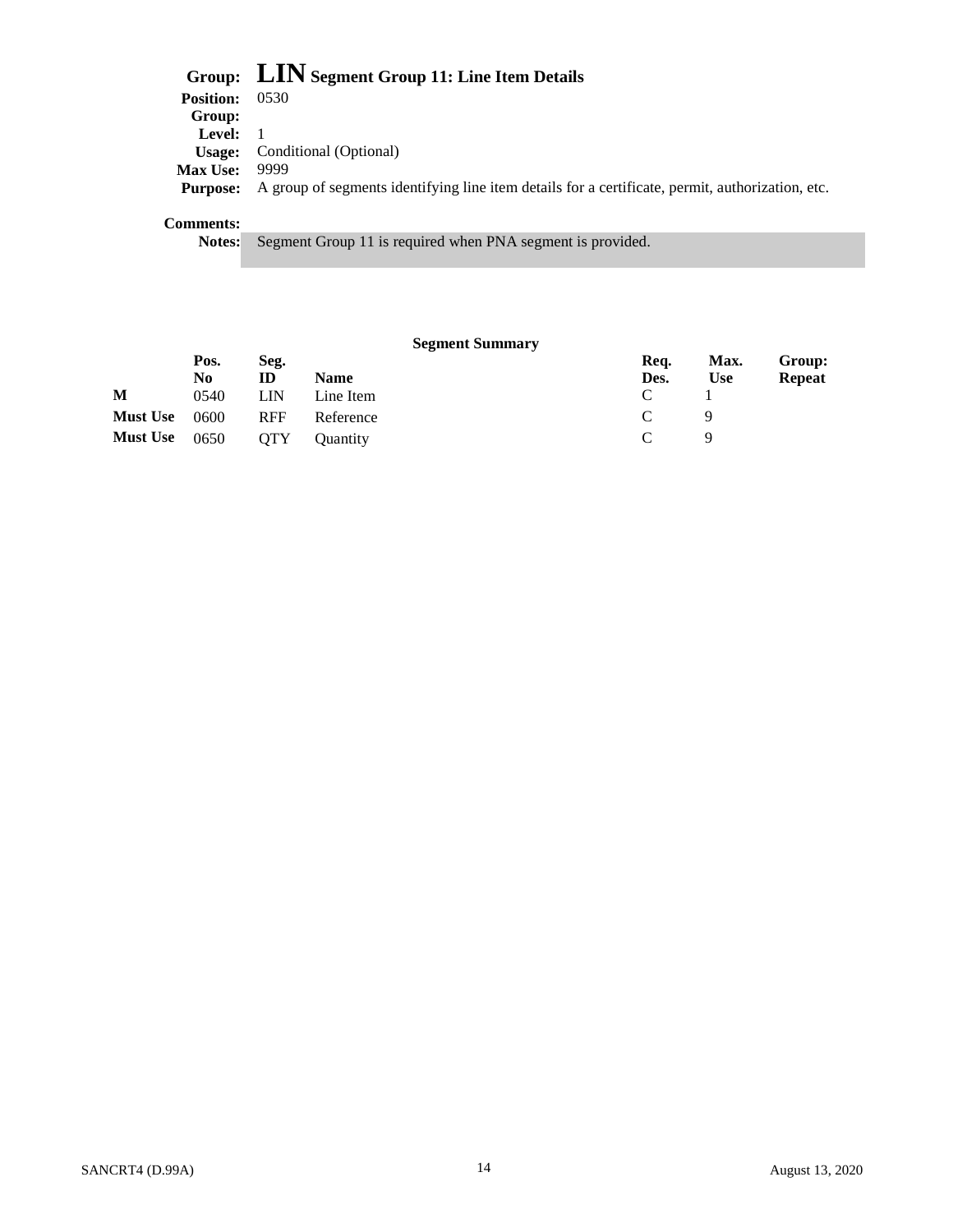## **Segment: LIN Line Item**

| <b>Position:</b> | 0540 (Trigger Segment)                                    |                        |
|------------------|-----------------------------------------------------------|------------------------|
| Group:           | Segment Group 11 (Line Item Details)                      | Conditional (Required) |
| <b>Level:</b>    |                                                           |                        |
|                  | <b>Usage:</b> Mandatory                                   |                        |
| <b>Max Use:</b>  |                                                           |                        |
| <b>Purpose:</b>  | A segment product item details for a line on the message. |                        |
|                  |                                                           |                        |
|                  |                                                           |                        |

**Dependency Notes:**

**Sematic Notes: Comments:**

|   | Data           | <b>Component</b>    |                                                                                                                                          |                   |      |
|---|----------------|---------------------|------------------------------------------------------------------------------------------------------------------------------------------|-------------------|------|
|   | <b>Element</b> | <b>Element</b> Name |                                                                                                                                          | <b>Attributes</b> |      |
| M | 1082           |                     | <b>LINE ITEM NUMBER</b>                                                                                                                  | М                 | an.6 |
|   |                |                     | Serial number designating each separate item within a series of articles.                                                                |                   |      |
|   |                |                     | This data element must begin with a value of 1, subsequently incremented by<br>+1 as needed within each Certificate/License transaction. |                   |      |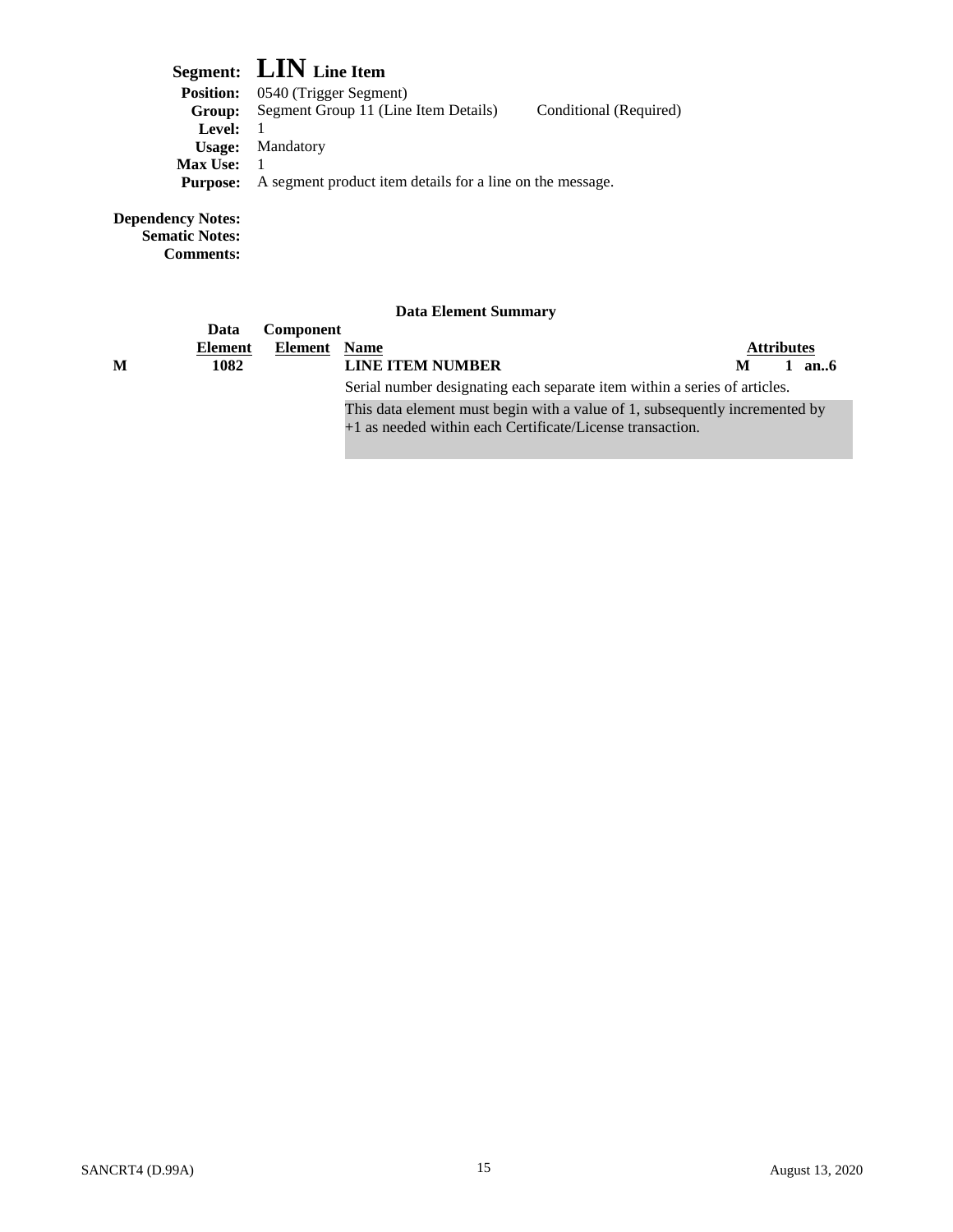## **Segment: RFF Reference**

| <b>Position:</b> | 0600                                    |                        |  |
|------------------|-----------------------------------------|------------------------|--|
| Group:           | Segment Group 11 (Line Item Details)    | Conditional (Required) |  |
| Level:           |                                         |                        |  |
| Usage:           | Conditional (Required)                  |                        |  |
| <b>Max Use:</b>  | 5                                       |                        |  |
|                  | <b>Purpose:</b> To specify a reference. |                        |  |
|                  |                                         |                        |  |
| icy Notes:       |                                         |                        |  |

**Dependency Sematic Notes:**

**Comments:**

| ucuts. |                                                                  |
|--------|------------------------------------------------------------------|
| Notes: | The RFF segment is used to identify the Harmonized Tariff codes. |
|        | A maximum of five (5) RFF segments are allowed in each           |

#### **Data Element Summary Data Component Element Element Name Attributes M C506 REFERENCE M 1** Identification of a reference. **M 1153 Reference qualifier M an..3** Code giving specific meaning to a reference segment or a reference number. If the Certificate/License is for FTA class merchandise, use qualifier "ABD". ABD ZZZ Customs tariff number Mutually Defined (For future use) **Must Use 1154 Reference Number C an..35** Identification number the nature and function of which can be qualified by an entry in data element 1153 Reference qualifier. For DE1153 – Reference Qualifier, use the 6 digit HTS number for FTA class merchandise. CBP will reject the Certificate/License or Visa document if 6 digit HTS number is not included. No leading spaces will be supported.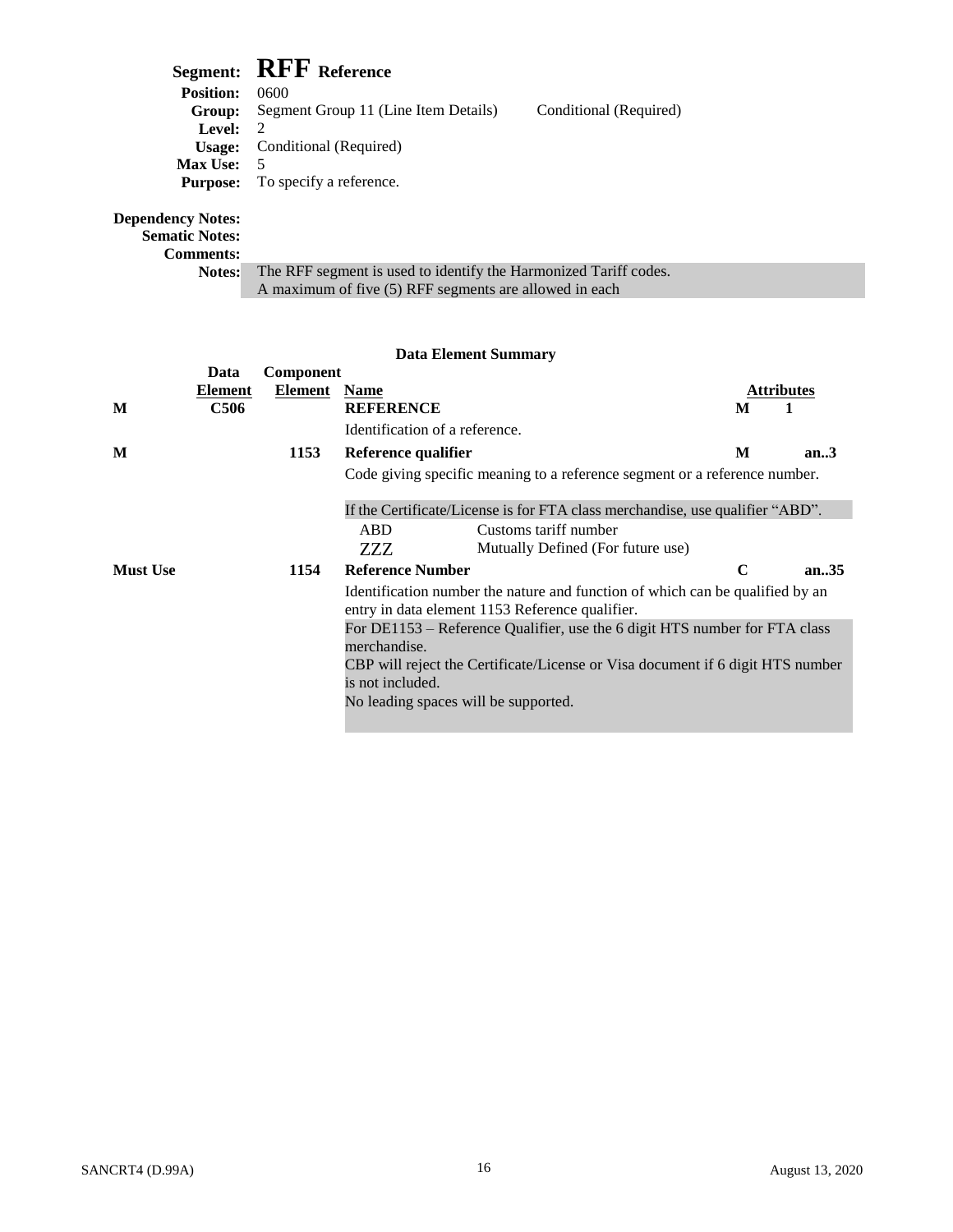## **Segment: QTY Quantity**

|                  | $\sigma$ $\mathbf{C}$ $\mathbf{C}$ $\mathbf{C}$ $\mathbf{C}$ $\mathbf{C}$ $\mathbf{C}$ $\mathbf{C}$ $\mathbf{C}$ $\mathbf{C}$ $\mathbf{C}$ $\mathbf{C}$ $\mathbf{C}$ $\mathbf{C}$ $\mathbf{C}$ $\mathbf{C}$ $\mathbf{C}$ $\mathbf{C}$ $\mathbf{C}$ $\mathbf{C}$ $\mathbf{C}$ $\mathbf{C}$ $\mathbf{C}$ $\mathbf{C}$ $\mathbf{C}$ |
|------------------|----------------------------------------------------------------------------------------------------------------------------------------------------------------------------------------------------------------------------------------------------------------------------------------------------------------------------------|
| <b>Position:</b> | 0650                                                                                                                                                                                                                                                                                                                             |
| Group:           | Segment Group 11 (Line Item Details)<br>Conditional (Required)                                                                                                                                                                                                                                                                   |
| <b>Level:</b>    |                                                                                                                                                                                                                                                                                                                                  |
| Usage:           | Conditional (Required)                                                                                                                                                                                                                                                                                                           |
| <b>Max Use:</b>  |                                                                                                                                                                                                                                                                                                                                  |
| <b>Purpose:</b>  | A segment identifying quantity details relevant to the product item (e.g. quantity manufactured,                                                                                                                                                                                                                                 |
|                  | quantity in commercial units, quantity in control units, quantity in quota units, quantity shipped).                                                                                                                                                                                                                             |
|                  |                                                                                                                                                                                                                                                                                                                                  |

#### **Dependency Notes: Sematic Notes: Comments:**

|                 | Data             | Component      |                           |                                                                                                                                                |                   |      |
|-----------------|------------------|----------------|---------------------------|------------------------------------------------------------------------------------------------------------------------------------------------|-------------------|------|
|                 | <b>Element</b>   | <b>Element</b> | <b>Name</b>               |                                                                                                                                                | <b>Attributes</b> |      |
| M               | C <sub>186</sub> |                |                           | <b>QUANTITY DETAILS</b>                                                                                                                        | M                 | 1    |
|                 |                  |                |                           | Quantity information in a transaction, qualified when relevant.                                                                                |                   |      |
| M               |                  | 6063           | <b>Quantity qualifier</b> |                                                                                                                                                | M                 | an.3 |
|                 |                  |                |                           | Code giving specific meaning to a quantity.                                                                                                    |                   |      |
|                 |                  |                | Always "346".             |                                                                                                                                                |                   |      |
|                 |                  |                | 346                       | Number of units                                                                                                                                |                   |      |
| M               |                  | 6060           | Quantity                  |                                                                                                                                                | M                 | n.15 |
|                 |                  |                |                           | Numeric value of a quantity.                                                                                                                   |                   |      |
|                 |                  |                |                           | This data element requires a numeric value in whole numbers only. No<br>decimals or fractional values are accepted. The electronic Certificate |                   |      |
|                 |                  |                |                           | Information System will accept a maximum of nine (9) whole number digits.                                                                      |                   |      |
| <b>Must Use</b> |                  | 6411           |                           | Measure unit qualifier                                                                                                                         | C                 | an.3 |
|                 |                  |                |                           | Indication of the unit of measurement in which weight (mass), capacity, length,<br>area, volume or other quantity is expressed.                |                   |      |
|                 |                  |                |                           | The electronic Certificate Information System application will support the                                                                     |                   |      |
|                 |                  |                |                           | following units of measure:                                                                                                                    |                   |      |
|                 |                  |                | DOZ.                      | Dozen                                                                                                                                          |                   |      |
|                 |                  |                | <b>DPR</b>                | Dozen Pair                                                                                                                                     |                   |      |
|                 |                  |                | KG                        | Kilograms                                                                                                                                      |                   |      |
|                 |                  |                | M                         | <b>Meters</b>                                                                                                                                  |                   |      |
|                 |                  |                | M2                        | <b>Square Meters</b>                                                                                                                           |                   |      |
|                 |                  |                | M3                        | <b>Cubic Meters</b>                                                                                                                            |                   |      |
|                 |                  |                | NO                        | Number of Pieces                                                                                                                               |                   |      |
|                 |                  |                | L                         | Liters                                                                                                                                         |                   |      |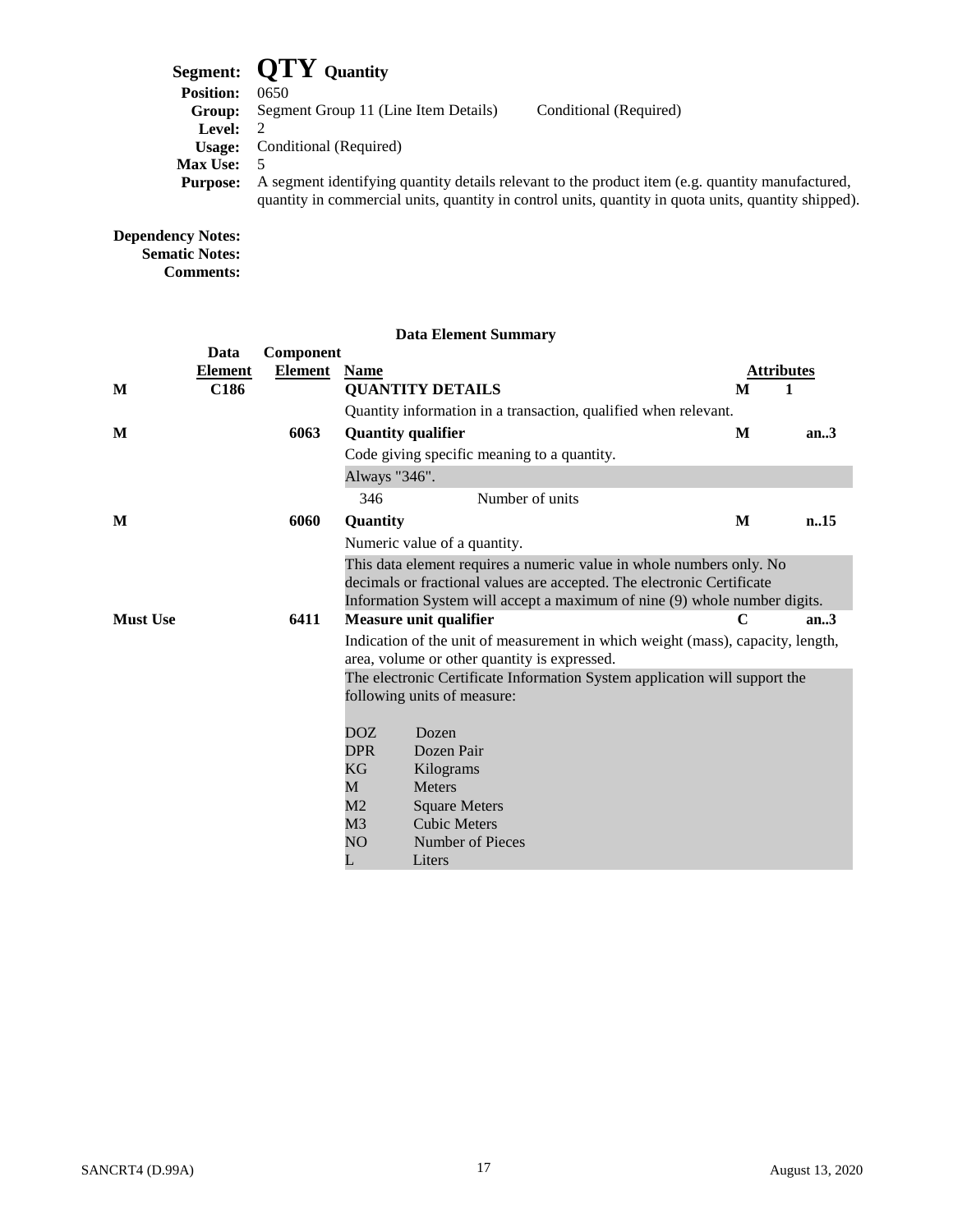|                                                   | Segment: CNT Control Total                |
|---------------------------------------------------|-------------------------------------------|
| <b>Position:</b> 1030                             |                                           |
| Group:                                            |                                           |
| <b>Level:</b> $0$                                 |                                           |
| Usage:                                            | Conditional (Required)                    |
| <b>Max Use:</b> $1$                               |                                           |
|                                                   | <b>Purpose:</b> To provide control total. |
| <b>Dependency Notes:</b><br><b>Sematic Notes:</b> |                                           |

# **Comments:**

| . |                                                                                          |
|---|------------------------------------------------------------------------------------------|
|   | <b>Notes:</b> This CNT segment must provide the number of LIN segments associated with a |
|   | Certificate/Licenses transaction.                                                        |

|   | Data             | Component |                                                                                                                           |   |                   |
|---|------------------|-----------|---------------------------------------------------------------------------------------------------------------------------|---|-------------------|
|   | Element          | Element   | <b>Name</b>                                                                                                               |   | <b>Attributes</b> |
| M | C <sub>270</sub> |           | <b>CONTROL</b>                                                                                                            | M |                   |
|   |                  |           | Control total for checking integrity of a message or part of a message.                                                   |   |                   |
| M |                  | 6069      | Control qualifier                                                                                                         | М | an.3              |
|   |                  |           | Determines the source data elements in the message, which forms the basis for<br>6066 Control value                       |   |                   |
|   |                  |           | Always "5".                                                                                                               |   |                   |
|   |                  |           | 5<br>Number of CBP item detail lines                                                                                      |   |                   |
| M |                  | 6066      | <b>Control</b> value                                                                                                      | M | n.18              |
|   |                  |           | Value obtained from summing the values specified by the Control Qualifier<br>throughout the message (Hash total).         |   |                   |
|   |                  |           | This data element must reflect the total number of LIN Loop segments in this<br>Certificate/Licenses or Visa transaction. |   |                   |